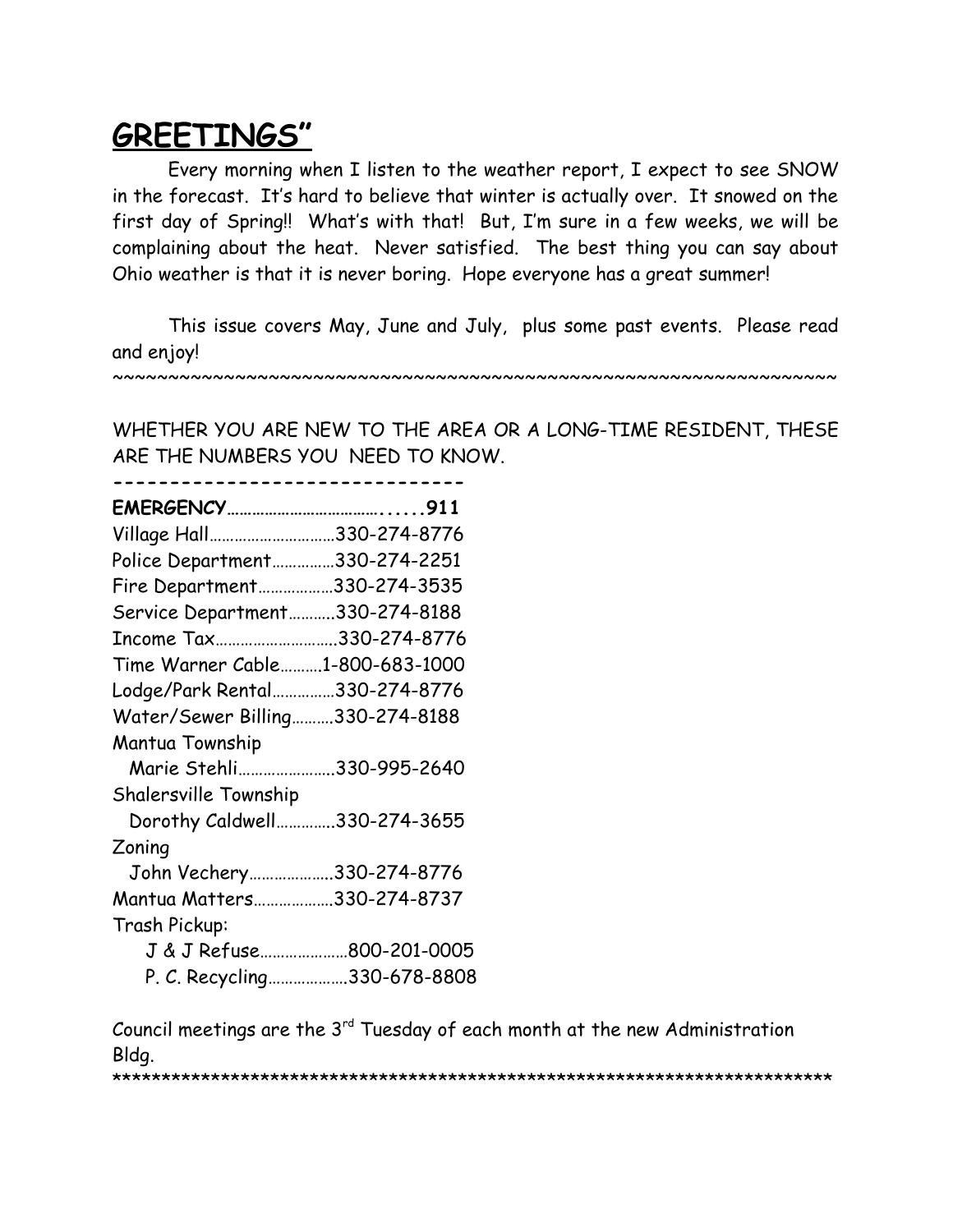### **"MAYOR'S CORNER"**

#### Welcome spring!

After a very long and difficult winter, could it be that spring has finally arrived and summer will soon be following? With that in mind we will all be busy cleaning up our yards and doing our spring cleaning. Brush pick up will begin the  $9<sup>th</sup>$ of May, and once again Portage County Recycling on Saturday May 21<sup>st</sup> will help us defray the cost of our spring clean-up by providing a dumpster at our Village Service garage. There will be a Village Service employee stationed there to help as needed, any questions please contact our Service Dept at 330-274-8188.

If you are feeling energetic and would like to lend a hand on Saturday May 14<sup>th</sup> the DMRC will be holding their annual Community Spruce-up Downtown Mantua Day, from 9:00am to 1:00 pm, bring your gloves, and yard equipment as we would certainly appreciate all the help we can get.

As summer will be upon us by our next issue of Mantua Matters mark your calendars now for fun events coming our way. On May  $30<sup>th</sup>$  our annual Memorial Day parade organized by American Legion Post 193 will start at 9:30 am, with our own Local Scout troops, and Crestwood Band participating. This is followed by a lovely ceremony at Hillside Cemetery located on West Prospect St.

On <u>June 18th</u> enjoy the community fun at our Portage County Soapbox Derby, qualifier for the world renowned Akron Soapbox Derby. Racing down East High Street begins at 9:00 am, you won't want to miss this family fun event and cheer our local racers on to victory. This year organizers will be adding an antique car show as well as additional celebrity races, plans now include a local radio celebrity, and a Mayors race. At this time the plan is to have me race Streetsboro Mayor Art Scott, should he decide to accept the challenge. Come cheer me on to victory!!

On <u>July 9<sup>th</sup> Portage Parks District will host their 3<sup>rd</sup> annual Run, Pedal and</u> Paddle triathlon, last year the number of participants exceeded our expectations. Also on this date, DMRC will once again host their annual "Art on the Hill" event on East Prospect St. this event has gained much local attention and is growing rapidly every year. Be sure to visit The Rotary's Farmers Market every Saturday beginning the Saturday after the  $4<sup>th</sup>$  of July, from 8:00am to 12:00. The Chamber of Commerce's "All Community Garage Sale" is scheduled for July  $22^{nd}$ . . I am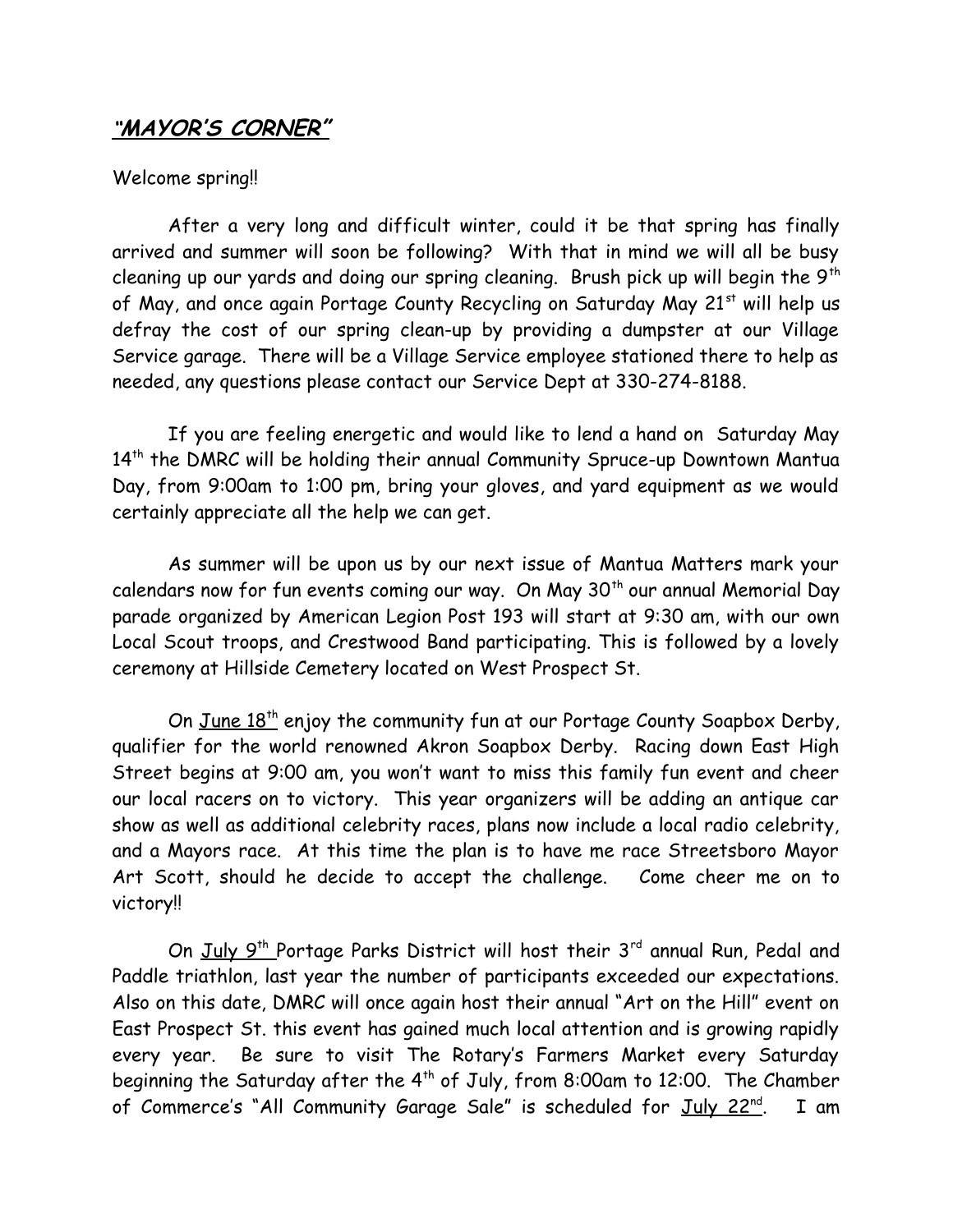looking forward to seeing you and your families at these fun filled family events.

The Village of Mantua once again received the National "Tree City USA" designation, an award presented by the Arbor Day Foundation. This marks the 15<sup>th</sup> consecutive year that the Village of Mantua has received this award. Many thanks to our Shade Tree Commission.

 Working together with Village Council, I recently brought to Village Council an opportunity to save the Village of Mantua approximately \$30,000. over a 4 year period. This cost saving measure which Village Council recently passed, primarily involves the electrical consumption and the associated charges at our Waste Water and Water facilities.

Good News travels fast, so you may have heard that a Geauga County based business is interested in the Eaton facility. Yes, I am happy to report this terrific news is true. I am very optimistic, and have been actively involved in doing whatever I can to bring this business to our Community, and as I relayed to them, I look forward to the day that this fine Company makes our Village their new home and I have the honor of presenting them with the "Key to the Village."

 All the Best, Mayor Donna \*\*\*\*\*\*\*\*\*\*\*\*\*\*\*\*\*\*\*\*\*\*\*\*\*\*\*\*\*\*\*\*\*\*\*\*\*\*\*\*\*\*\*\*\*\*\*\*\*\*\*\*\*\*\*\*\*\*\*\*\*\*\*\*\*\*\*

### **"A NOTE FROM JENNY"**

This Spring has been full of excitement for me. First of all, April  $16<sup>th</sup>$  I saw a bald eagle right across the street from my house perched way up in a dead tree!! I was able to go inside and grab my camera and get a picture to show everyone. I sent it to Christine at the Community Journal and several TV stations!

I also had the pleasure of attending the Local Government Officials conference in Columbus. I was very fortunate to be able to hear our new Auditor of State, David Yost speak on the new Governor's budget. Somehow, Governor Kasich must try to balance a budget with an 8 million dollar deficit. Some of the money collected by the state gets divided between all cities, villages, and townships. It is called "Local Government Fund Distribution". This will be one of the things that will be cut. Our village can expect to lose about \$25,000 from this one single budget reduction. Here we go again!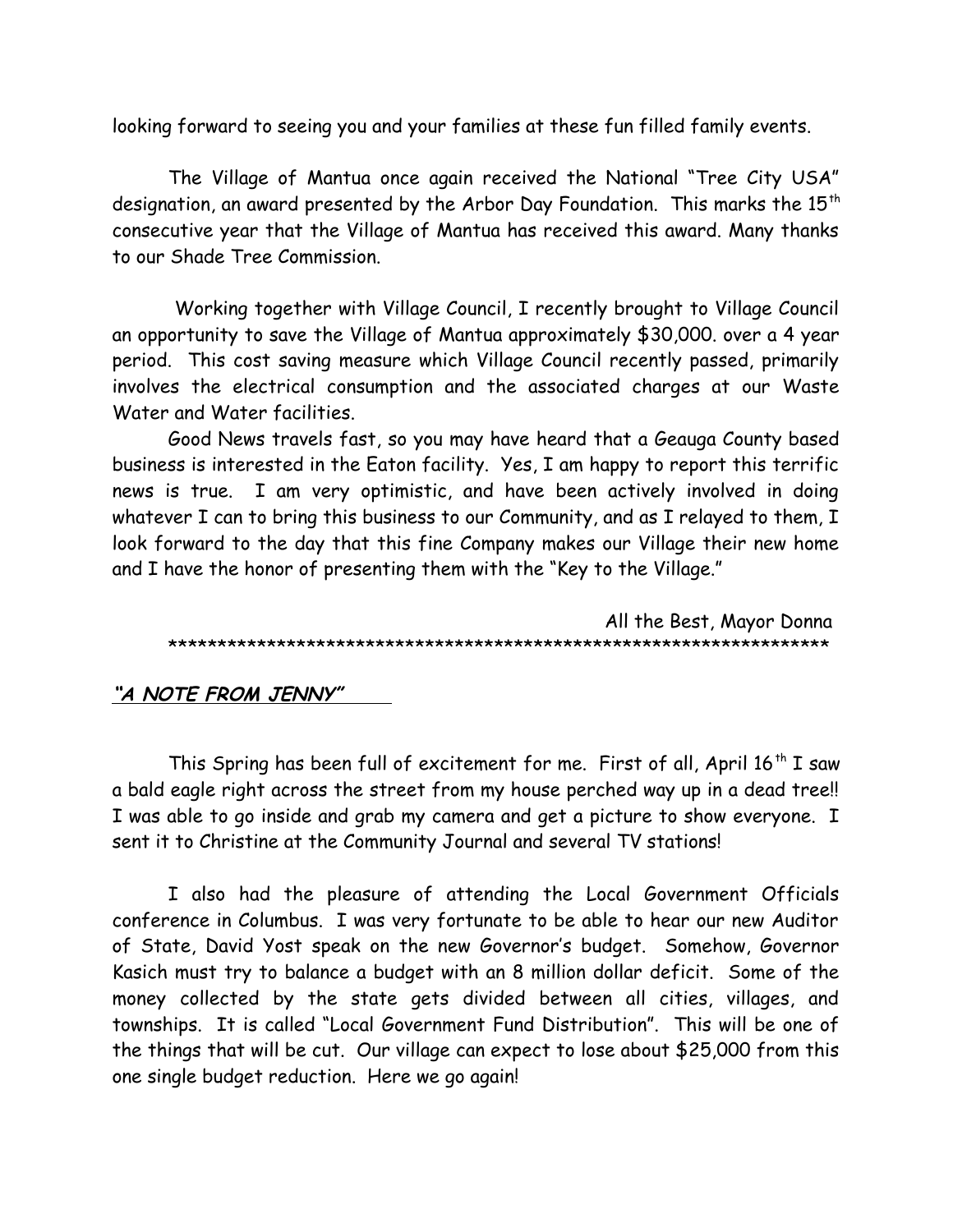We are hard at work on the Village's 2012 budget, finding ways to reduce our budget while improving service to our residents. By the way, did I mention that I saw a bald eagle on my road? We are also trying to get money together to buy a new or "gently used" pick up truck for the Service Department. The trucks we have are so old and beat up, that we are spending a fortune in repairs. Hopefully soon you will see our Service Department in a new truck!

These days we need to save every single dollar we can. I know that a lot of people will have a great vegetable garden this summer. Most people love tending a garden, and it is fantastic for kids. They might even be outside weeding and see something such as, oh say perhaps a bald eagle or something.

 Now that the weather is getting nicer, I wanted to remind everyone that we do have an open burn law in Mantua. It is fun to have an evening fire in your back yard, but please be sensitive of your neighbors that may have asthma or other breathing conditions that could be affected by smoke. If you notice your neighbors are going inside and closing their windows, you may want to ask them. There may be an evening each week that they are not home, or you could give them notice when you are going to have a fire. Always try to be a courteous neighbor, and by the way, did I mention that I saw a....oh never mind. Enjoy a great Summer!! -Jenny

\*\*\*\*\*\*\*\*\*\*\*\*\*\*\*\*\*\*\*\*\*\*\*\*\*\*\*\*\*\*\*\*\*\*\*\*\*\*\*\*\*\*\*\*\*\*\*\*\*\*\*\*\*\*\*\*\*\*\*\*\*\*\*\*\*\*\*\*\*\*\*\*\*

#### **"NEW VILLAGE ADMINISTRATOR"**

I would like to introduce myself. My name is Anthony J. Fiorilli III, and I am the new Village Administrator for the Village of Mantua. I would like to open with what a great experience thus far, working with not only my co-workers, Council body, Mayor and most of all "YOU THE PEOPLE" of the Village of Mantua.

It has been very comforting to have residents/business owners come into my office and welcome me to the community. Wow! It is great to have this kind of support from the community and my co-workers. Thank you!

I bring to the position of Administrator, 15 solid years of municipal experience, plus, 30 years of construction experience and knowledge which is needed to provide the service that this community deserves. I would hope that at some point the economy will broaden to allow my office to better service your needs. Keep in mind that I, along with my co-workers, will continue to strive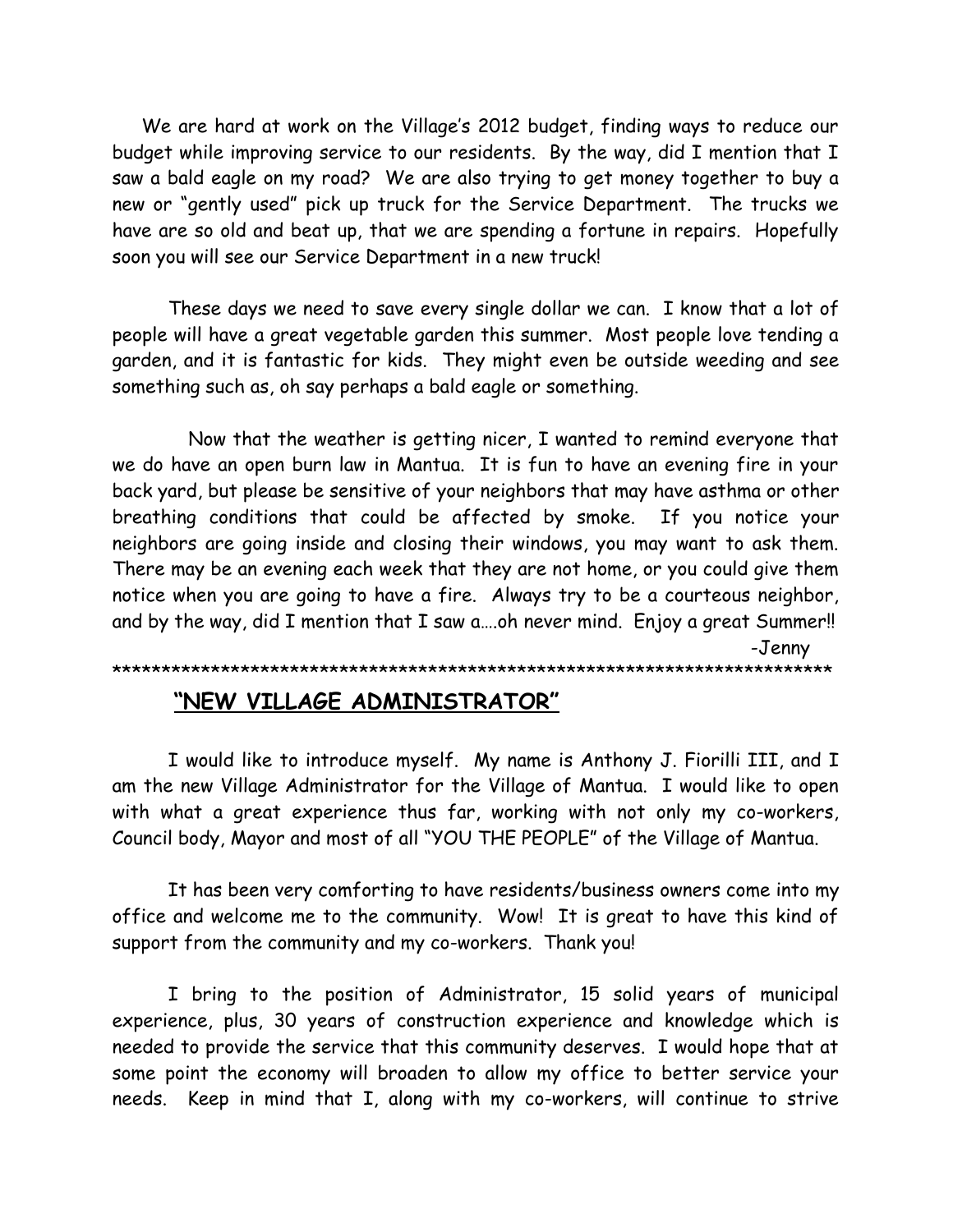forward (budget allowing) to keep up the services that you, the people deserve.

I live in a small village and have worked in a small village, so this is something I am very familiar with as far as budgets and services offered. I presently live in Northfield Village with my wife and my oldest son. My youngest son resides in Killen, Texas, a short distance from Fort Hood Army Base, with his wife and our 2 granddaughters, Tori and Ariel. He is an Army Specialist and has recently returned from Afghanistan, after one year of deployment.

I would ask that if anyone has any questions, please do not hesitate to contact my office, so I may have the opportunity to try to help solve or reduce the situation at hand. I look forward to further servicing your needs.

\*\*\*\*\*\*\*\*\*\*\*\*\*\*\*\*\*\*\*\*\*\*\*\*\*\*\*\*\*\*\*\*\*\*\*\*\*\*\*\*\*\*\*\*\*\*\*\*\*\*\*\*\*\*\*\*\*\*\*\*\*\*\*\*\*\*\*\*\*\*\*\*\*

# **"MANTUA POLICE DEPARTMENT YEARLY REPORT – 2010"**

The Police Department handled a total of 728 calls during the last year. A few of these are still under investigation, but most have been cleared.

They have dealt with assaults, thefts, phone harassment, criminal damage, disorderly conduct, accidents, vandalism, drug-related problems, domestic disputes, menacing, and property damage.

There were 49 criminal arrests, 30 accidents, 981 warnings, 430 traffic and parking citations and the cruisers were driven a total of 33,531 miles.

The 30 accidents involved a total of 53 vehicles, 48 vehicles damaged, 5 required towing and there were 1 injuries and no deaths.

Total phone calls handled by the department dispatchers, for police and fire, including 911 calls, for the Village was 6,707. Total calls for Hiram was 795. There were 313 mutual aid calls for other departments, plus 50 meetings, training sessions and seminars attended by various officers.

Officer hours worked was 8,628, Dispatch hours 9,201 . There were 294 motorist and public assists, 74 bar checks, and 996 house checks. 94 open doors/windows and 142 suspicious persons/vehicles were investigated. Personnel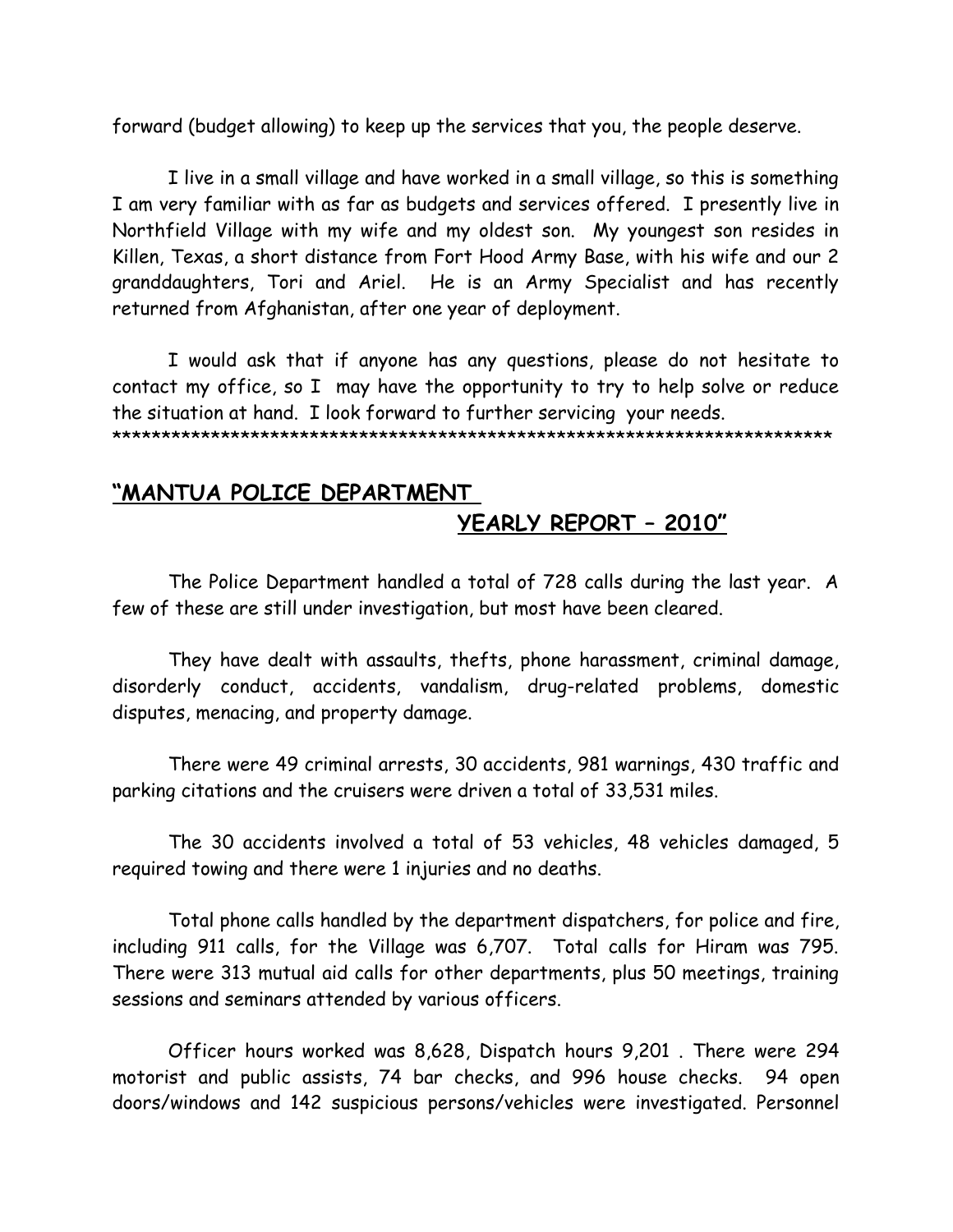included 12 full and part-time officers and 8 full and part-time dispatchers.

Other Department activities include: security for parades, races, Ghost Walk, Art On The Hill, Pumpkin Roll, Soap Box Derby, Potato Festival, Triathlon and Trick Or Treat, patrol of the school zones, foot patrols in the downtown area, checking lift stations, reservoir, water and sewer plants, and Safety Town (for bicycle safety).

The Mantua Shalersville Fire Department reported totals of 922 EMS calls, 107 motor vehicle accidents, 253 fire calls, and 75 mutual aid calls.

It is the policy of this Department to provide the best possible assistance to our citizens, to meet your needs with courteous and professional service - To Serve And Protect.

If you would like additional information regarding any of our programs or have any questions or concerns, please call the Police Department at 330-274- 2251.

\*\*\*\*\*\*\*\*\*\*\*\*\*\*\*\*\*\*\*\*\*\*\*\*\*\*\*\*\*\*\*\*\*\*\*\*\*\*\*\*\*\*\*\*\*\*\*\*\*\*\*\*\*\*\*\*\*\*\*\*\*\*\*\*\*\*\*\*\*\*\*\*\*

# **"RESIDENTIAL BRUSH PICK-UP PROGRAM"**

The Village Service Department shall be conducting the annual brush pick-up program beginning the second Monday in May and continuing through October. The October pick-up will be on Tuesday and Wednesday due to the Columbus Day holiday. This schedule is subject to change due to circumstances beyond our control.

Brush shall be picked up from residential developed lots only with existing homes, excluding private developments, condominiums, apartment complexes and any other commercial properties. Privately hired contractors (landscapers, tree trimmers, Handyman) must dispose of brush without the benefit of this program.

Stack clean brush with cut ends towards and close to the curbside. Pieces should not exceed 3" in diameter and no longer than 10". Limit the quantity of brush to a pile similar to the size of a standard car. Chipping crews will spend a maximum of 20 minutes at each residence.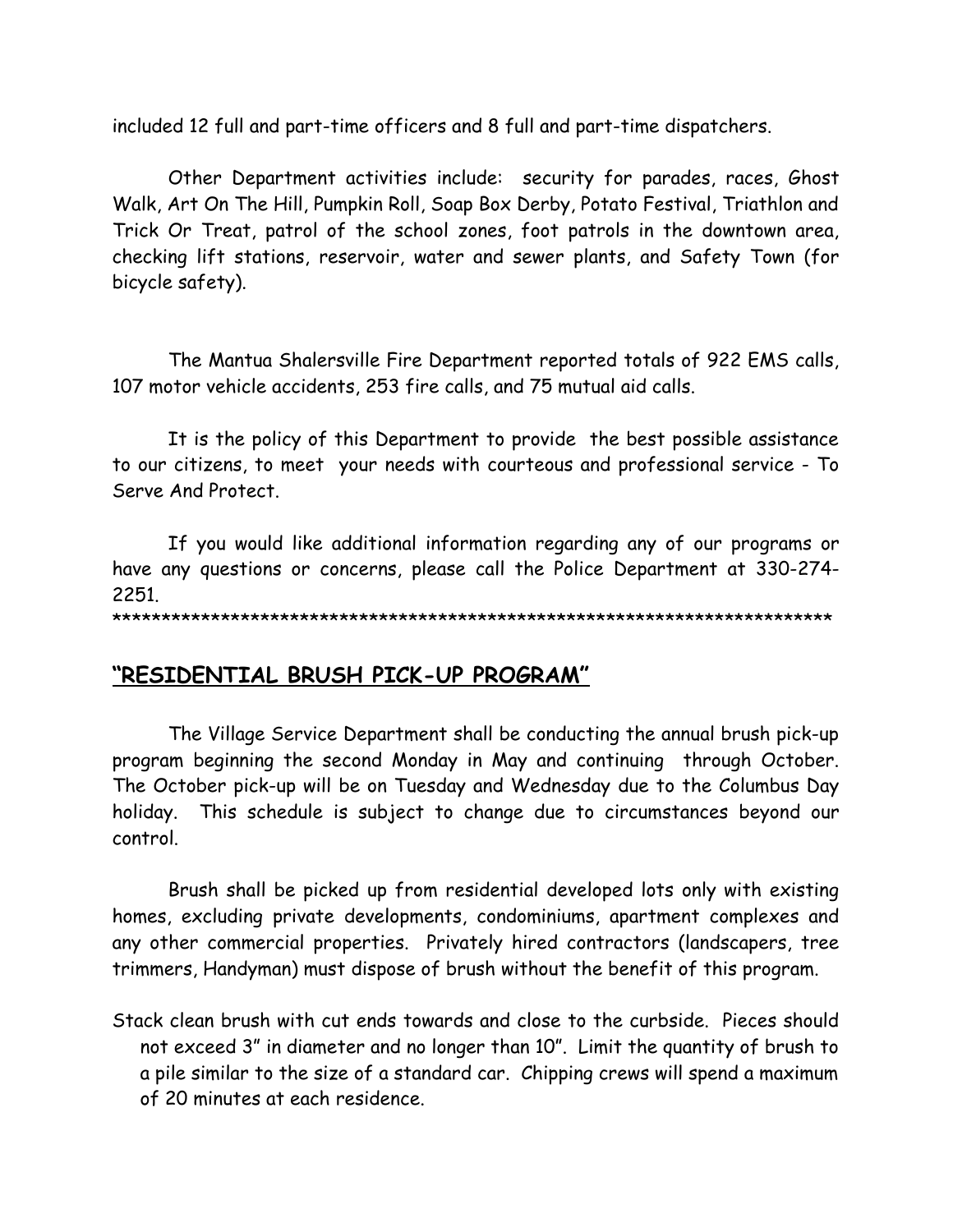- Stack brush a few days before the pickup week to guarantee service. **The Department may have only one opportunity to service each street during the pickup days and request that brush be placed in the manner and time frame required.** Brush stacked beyond or between the pickup schedules will be taken on next regular pickup date.
- Households may consider staggering the brush output over several months to comply with pile size and quantity requirement.
- Wood chips, compost, and double-shredded mulch will be available from May through October for pickup at 4880 E. High Street at **NO CHARGE!** Residents must provide their own labor and equipment!

### **DO NOT BLOCK FIRE HYDRANTS 10 FEET BEFORE & 10 FEET AFTER!!!**

The following should NOT be placed at curbside for brush pickup…Fence posts, railroad ties, wood pallets --contact Portage Solid waste at 330-8808: Leaves - bag and dispose of in trash pickup or participate in Village Leaf Pickup Program curing the fall season; Brush with clumps of roots, thorns, stones or brush mixed with trash, recycling -- Tie into bundles not to exceed 30 lbs each; or place loose in trash container not to exceed 30 lbs. Each or dispose of in trash pickup.

If you have any questions, please call the Village Service Department at 330-274- 8188, Monday - Friday 8 am to 4:30 pm.

…………Anthony Fiorilli III Village Administrator \*\*\*\*\*\*\*\*\*\*\*\*\*\*\*\*\*\*\*\*\*\*\*\*\*\*\*\*\*\*\*\*\*\*\*\*\*\*\*\*\*\*\*\*\*\*\*\*\*\*\*\*\*\*\*\*\*\*\*\*\*\*\*\*\*\*\*\*\*\*\*\*\*

# **"SPRING CLEAN-UP DAY"**

Village Clean Up Day is Saturday,May 21, 2011, 8 AM - 4 PM at 4880 E. High Street. We will accept all scrap tires, scrap metal and lead acid batteries. All appliances will be accepted. Those with freon must have tag documenting that freon has been removed. No paint. No hazardous materials, no building/ roofing materials, no furniture, or general trash. Village personnel will be on site. This is for Village residents ONLY! Questions: Call Village Administrator Anthony Fiorilli III at [330-569-4488.](tel:330-569-4488)

\*\*\*\*\*\*\*\*\*\*\*\*\*\*\*\*\*\*\*\*\*\*\*\*\*\*\*\*\*\*\*\*\*\*\*\*\*\*\*\*\*\*\*\*\*\*\*\*\*\*\*\*\*\*\*\*\*\*\*\*\*\*\*\*\*\*\*\*\*\*\*\*\*

# **"SHADE TREE COMMITTEE SHADE TREE EVENT"**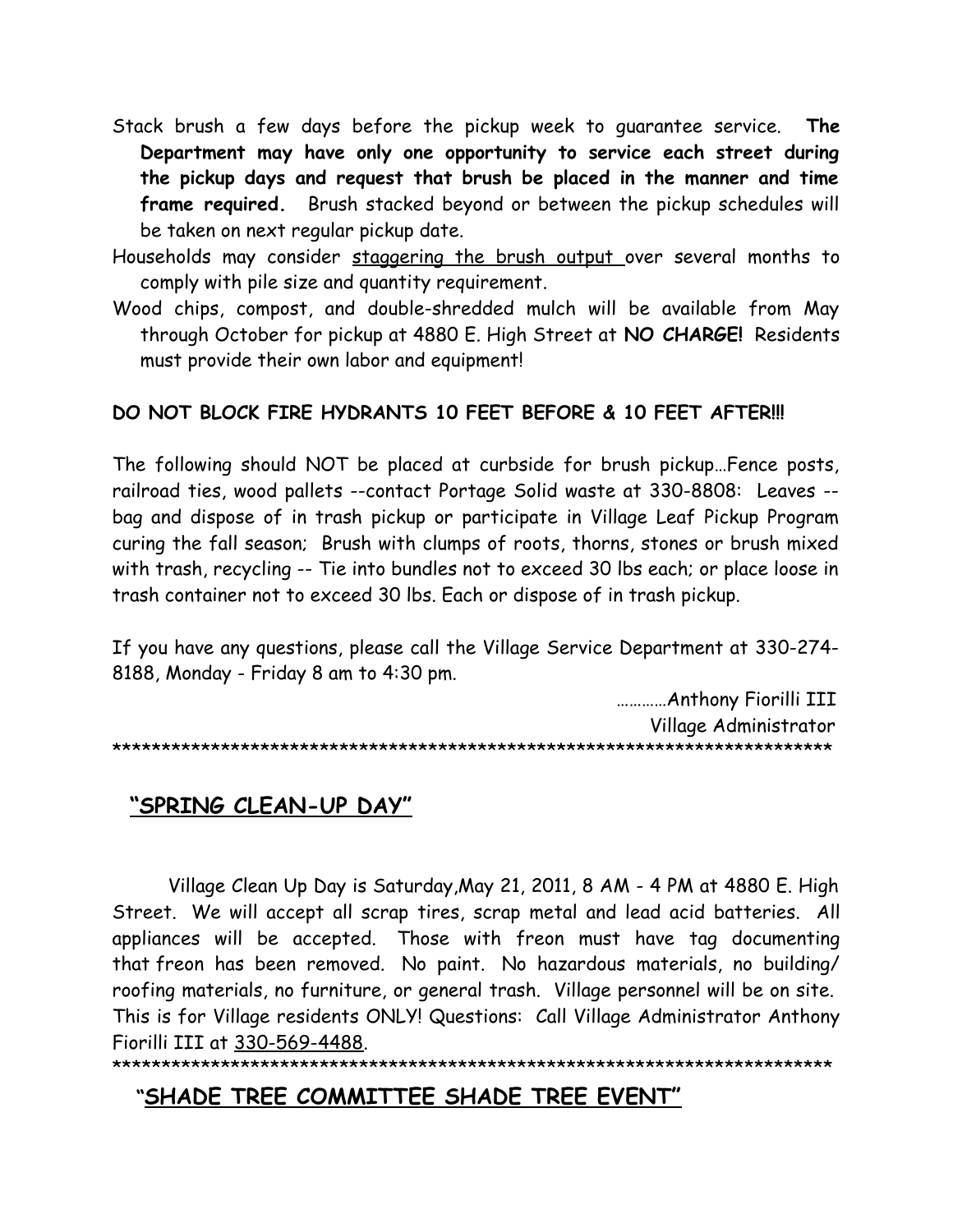The Mantua Village Shade Tree Committee sponsored an Essay Contest for the third graders at Crestwood Schools. The Theme was WHAT CAN YOU MAKE WITH WOOD.

The event was held on April 21, 2011. Middlefield Bank has donated a savings bond for our first prize and the winner this year is Isabella Sorboro. Mantua McDonald's has donated coupons for all the third graders. Donald Buchert of the Shade Tree Committee donated the seedlings this year. The Shade Tree Committee thanked the third graders for their outstanding and informative Essays and their participation.

Mantua Station Drug will be displaying the Essays at their store and Isabella's will be on display at Middlefield Bank in Mantua for all of you who would like to read them. Again, thank you to the businesses that helped make this event a success.

 The Mantua Village Shade Tree committee \*\*\*\*\*\*\*\*\*\*\*\*\*\*\*\*\*\*\*\*\*\*\*\*\*\*\*\*\*\*\*\*\*\*\*\*\*\*\*\*\*\*\*\*\*\*\*\*\*\*\*\*\*\*\*\*\*\*\*\*\*\*\*\*\*\*\*\*\*\*\*\*\*

# **"CAUTION ON THE COMPUTER"**

By now, I suspect everyone is familiar with [snopes.com](http://snopes.com/) and/or [truthorfiction.com](http://truthorfiction.com/) for determining whether information received via email is just that: true/false or fact/fiction. Both are excellent sites.

#### **Advice from [snopes.com](http://snopes.com/) VERY IMPORTANT!!**

Any time you see an email that says "forward this on to '10' (or however many) of your friends", "sign this petition", or "you'll get bad luck" or "you'll get good luck" or "you'll see something funny on your screen after you send it" or whatever --- it almost always has an email tracker program attached that tracks the cookies and emails of those folks you forward to. The host sender is getting a copy each time it gets forwarded and then is able to get lists of 'active' email addresses to use in SPAM emails or sell to other spammers. Even when you get emails that demand you send the email **on if you're not ashamed of God/Jesus ---** that is email tracking, and they are playing on our conscience. These people don't care how they get your email addresses - just as long as they get them. Also, emails that talk about a missing child or a child with an incurable disease "how would you feel if that was your child" --- email tracking. Ignore them and don't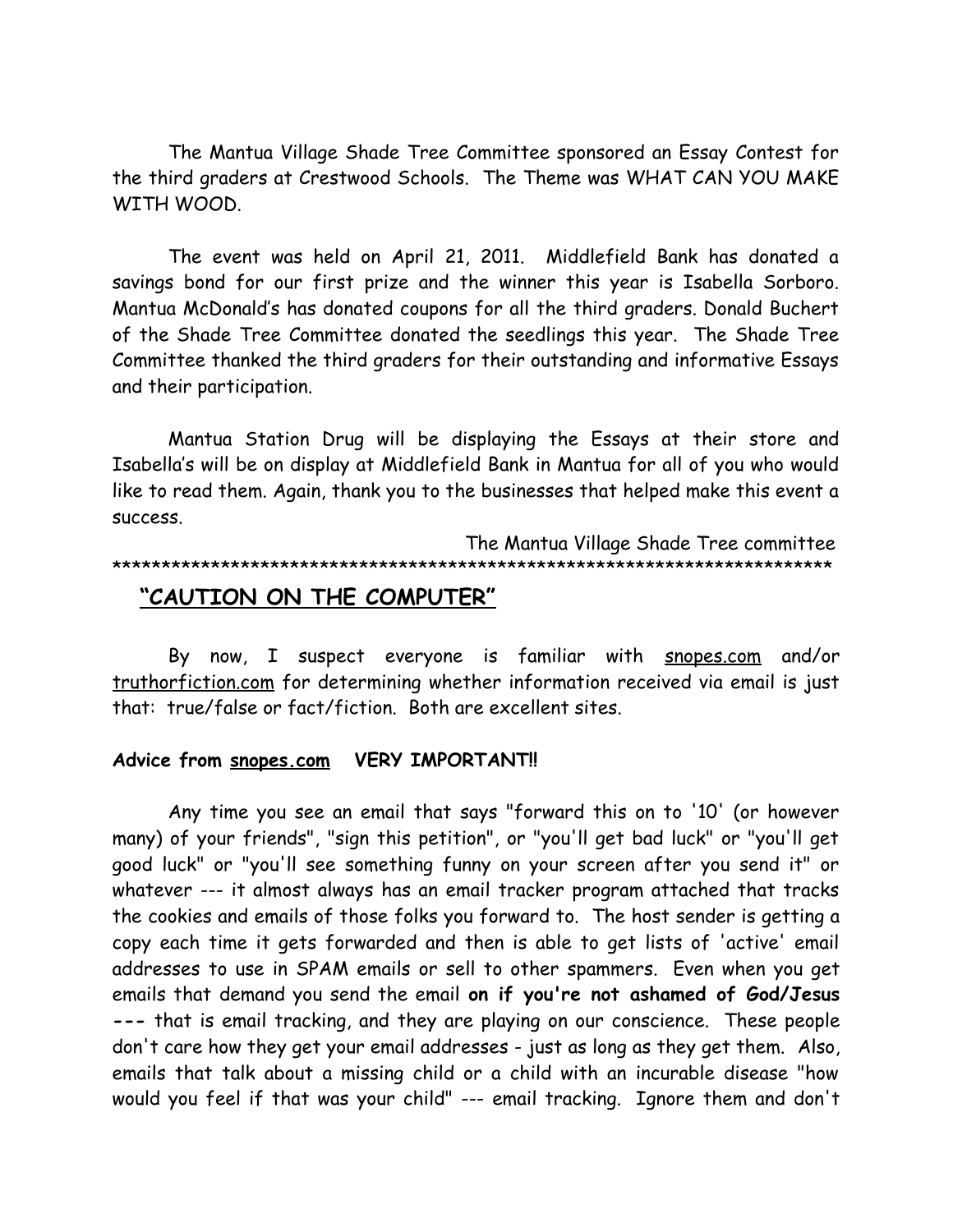participate!

Almost all emails that ask you to add your name and forward on to others are similar to that mass letter years ago that asked people to send business cards to the little kid in Florida who wanted to break the Guinness Book of Records for the most cards. All it was, and all any of this type of email is, is a way to get names and 'cookie' tracking information for telemarketers and spammers -- to validate active email accounts for their own **profitable** purposes.

Do yourself a favor and **STOP** adding your name(s) to those types of listing regardless how inviting they might sound! Or make you feel guilty if you don't! It's all about getting email addresses and nothing more.

You may think you are supporting a GREAT cause, but you are NOT! Instead, you will be getting tons of junk mail later and very possibly a virus attached! Plus, we are helping the spammers get rich! Let's not make it easy for them!

ALSO: Email petitions are NOT acceptable to congress or any other organization - i.e. social security, etc. To be acceptable, petitions must have a "signed signature" and full address of the person signing the petition, so this is a waste of time and you are just helping the email trackers.

 Three little words to stop Telemarketers - HOLD ON PLEASE. Saying this, while putting down your phone and walking off (instead of hanging-up immediately) would make each telemarketing call so much more time-consuming that their sales would grind to a halt.

Then when you eventually hear the phone company's 'beep-beep-beep' tone, you know it's time to go back and hang up your handset, which has efficiently completed its task.

\*\*\*\*\*\*\*\*\*\*\*\*\*\*\*\*\*\*\*\*\*\*\*\*\*\*\*\*\*\*\*\*\*\*\*\*\*\*\*\*\*\*\*\*\*\*\*\*\*\*\*\*\*\*\*\*\*\*\*\*\*\*\*\*\*\*\*\*\*\*\*\*\*

# **"NEWS FROM HILLSIDE CEMETERY"**

The Board is asking that you please remove all Holiday wreaths, decorations, etc., from grave sites before the upcoming Memorial Day holiday. Once our crew begins cleaning up Hillside Cemetery, we will remove all winter decorations and other weathered items.

Please help to keep our cemetery clean and attractive by maintaining the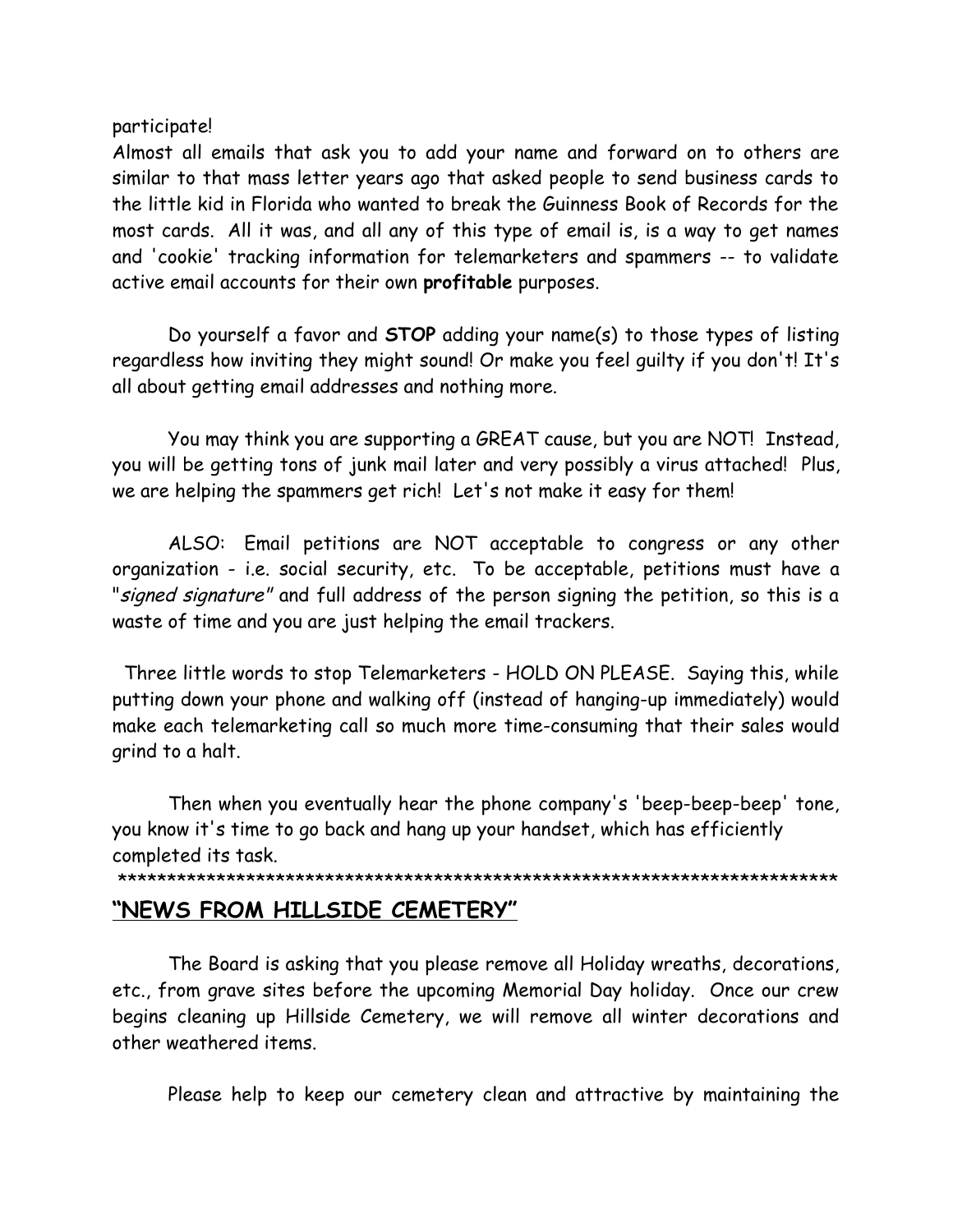grave sites/headstones of deceased family and friends. Thank you for you cooperation.

…………….Mantua Cemetery Board \*\*\*\*\*\*\*\*\*\*\*\*\*\*\*\*\*\*\*\*\*\*\*\*\*\*\*\*\*\*\*\*\*\*\*\*\*\*\*\*\*\*\*\*\*\*\*\*\*\*\*\*\*\*\*\*\*\*\*\*\*\*\*\*\*\*\*\*\*\*\*\*\* **"MAN'S BEST FRIEND"**

A REMINDER TO ALL DOG OWNERS IN THE VILLAGE: Ordinance 505.01 requires that all dogs be licensed and are to be leashed at all times. This is not only for the safety of others, but for your dog's safety as well.

The Ordinance also provides for impound and fines, should your dog be found loose, unleashed and/or unlicensed.

In addition, Ordinance 2000-14, provides for mandatory clean-up after any and all animals. Mutt Mitts are available at locations in the park and along the trail. For walking on the street, carry a supply of small plastic bags in your pocket.

A few simple steps that help to keep our community cleaner and healthier for everyone. Thanks for your cooperation.

#### "**CAT POPULATION"**

Recently there have been a number of reports regarding stray cats. While it is true that cats are not required to be licensed or leashed, they should not be allowed to roam free unless they have been spayed or neutered. The result is often a litter of kittens that need to be cared for.

We are fortunate to have in town, a few people that are watching out for these stray cats. They are catching them and, at their own risk and expense, are having them spayed or neutered and put up for adoption. If you have a cat that goes outside, make sure that they are "fixed" and have them wear a collar with your name, address and phone number.

 If you see a new cat outdoors, you may think he's lost. But with many feral cats living as wildlife, and many pet cats allowed outside (without collars), proceed cautiously. Rescuing may not be necessary or even the best decision. Unless the cat is in danger, observe him for a few days to ensure he really needs help. \*\*\*\*\*\*\*\*\*\*\*\*\*\*\*\*\*\*\*\*\*\*\*\*\*\*\*\*\*\*\*\*\*\*\*\*\*\*\*\*\*\*\*\*\*\*\*\*\*\*\*\*\*\*\*\*\*\*\*\*\*\*\*\*\*\*\*\*\*\*\*\*\*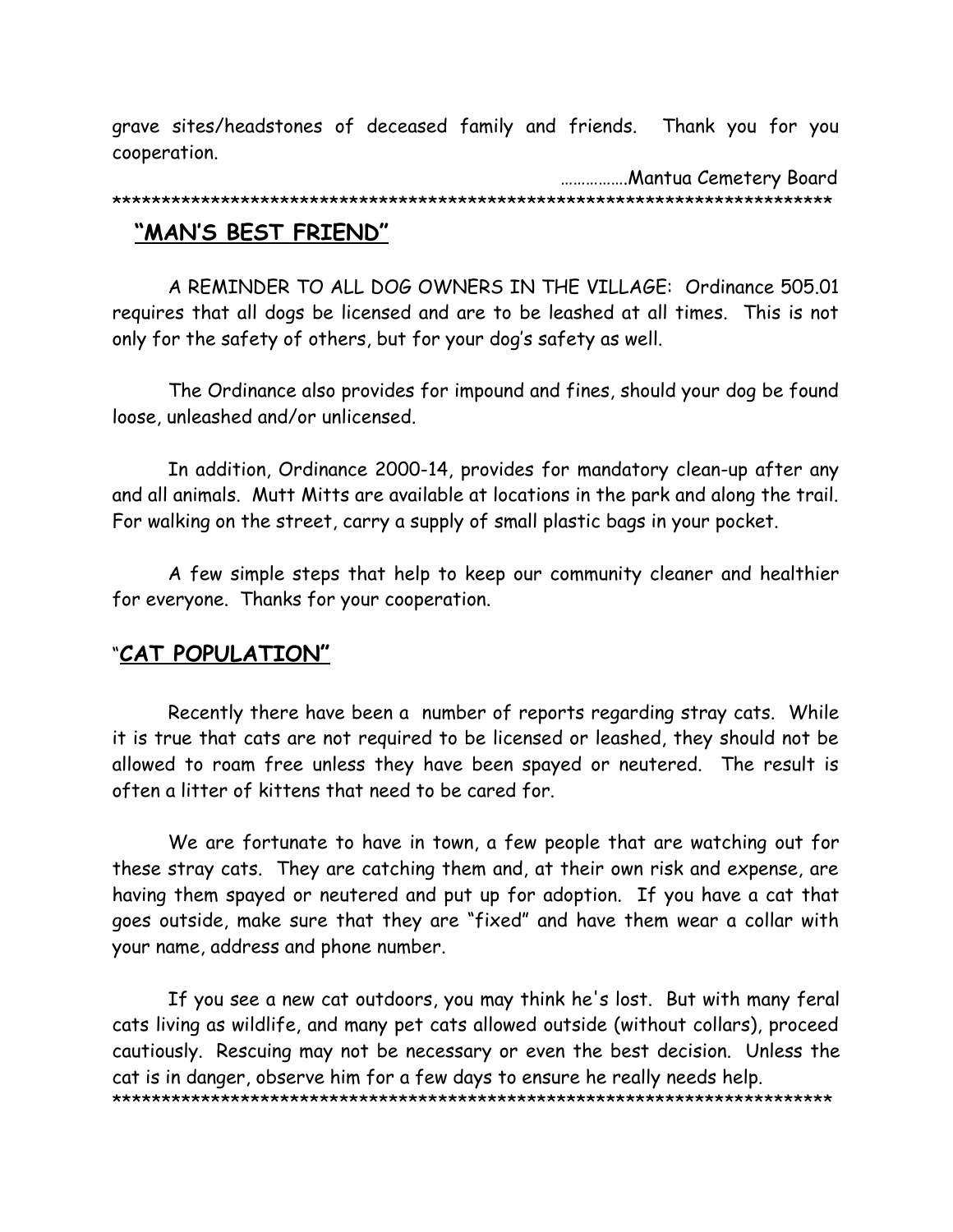Christ Lutheran will be hosting their Community Meal on Monday, May 16, June 20 and July 18 from 5 to 6:30 PM. Please come and enjoy good food and fellowship.

 Vacation Bible School at Christ Lutheran will be held June 13-17 from 9:30 to 12 Noon. Children from age 3 through 6th grade are welcome. Call the Church at [330-](tel:330-274-2849) [274-2849](tel:330-274-2849) or Diane Lottig at [330-274-2868](tel:330-274-2868) to register. Look forward to seeing you there. \*\*\*\*\*\*\*\*\*\*\*\*\*\*\*\*\*\*\*\*\*\*\*\*\*\*\*\*\*\*\*\*\*\*\*\*\*\*\*\*\*\*\*\*\*\*\*\*\*\*\*\*\*\*\*\*\*\*\*\*\*\*\*\*\*\*\*\*\*\*\*\*\*

### **"ROCK THROUGH THE AGES"**

The Crestwood High School Concert Choir are preparing for their annual Pops Concert. The Concert will be held on May  $20^{th}$  and  $21^{st}$ , at 7:00 pm.

This fabulous New York Broadway themed dinner and show is a major fundraiser that supports the choir's activities throughout the school year.

Reservations can be made starting May  $11<sup>th</sup>$  at 6:00 pm, by calling Choir Booster President, Angie Hunter at 330-842-2366. Dinner table seats are \$10 each and include a 50's Diner-themed dinner and beverage. Each table seats 8 patrons. Table seats are limited and must be paid for in advance. Bleacher seats are also available for \$5 at the door. Concessions will be available during intermission.

If you have any questions or suggestions, my personal call  $#$  is 330-569-8009. Please mark your calendars to attend and show your support of the choir programs at CHS.

….………Andrea Turner, Recruiter

Advancement, LLC

\*\*\*\*\*\*\*\*\*\*\*\*\*\*\*\*\*\*\*\*\*\*\*\*\*\*\*\*\*\*\*\*\*\*\*\*\*\*\*\*\*\*\*\*\*\*\*\*\*\*\*\*\*\*\*\*\*\*\*\*\*\*\*\*\*\*\*\*\*\*\*\*\*

The Crestwood Local School District strives to meet the needs of every child, every day. The district was formed in 1956 and is comprised of Hiram, Mantua and Shalersville Townships, and the villages of Mantua and Hiram.

Crestwood is dedicated to providing our students with a  $21<sup>st</sup>$  century education while maintaining the traditions of our community. For the 2010=2011 school year, the district will educate 2,175 students with 265 employees at their 4 school sites.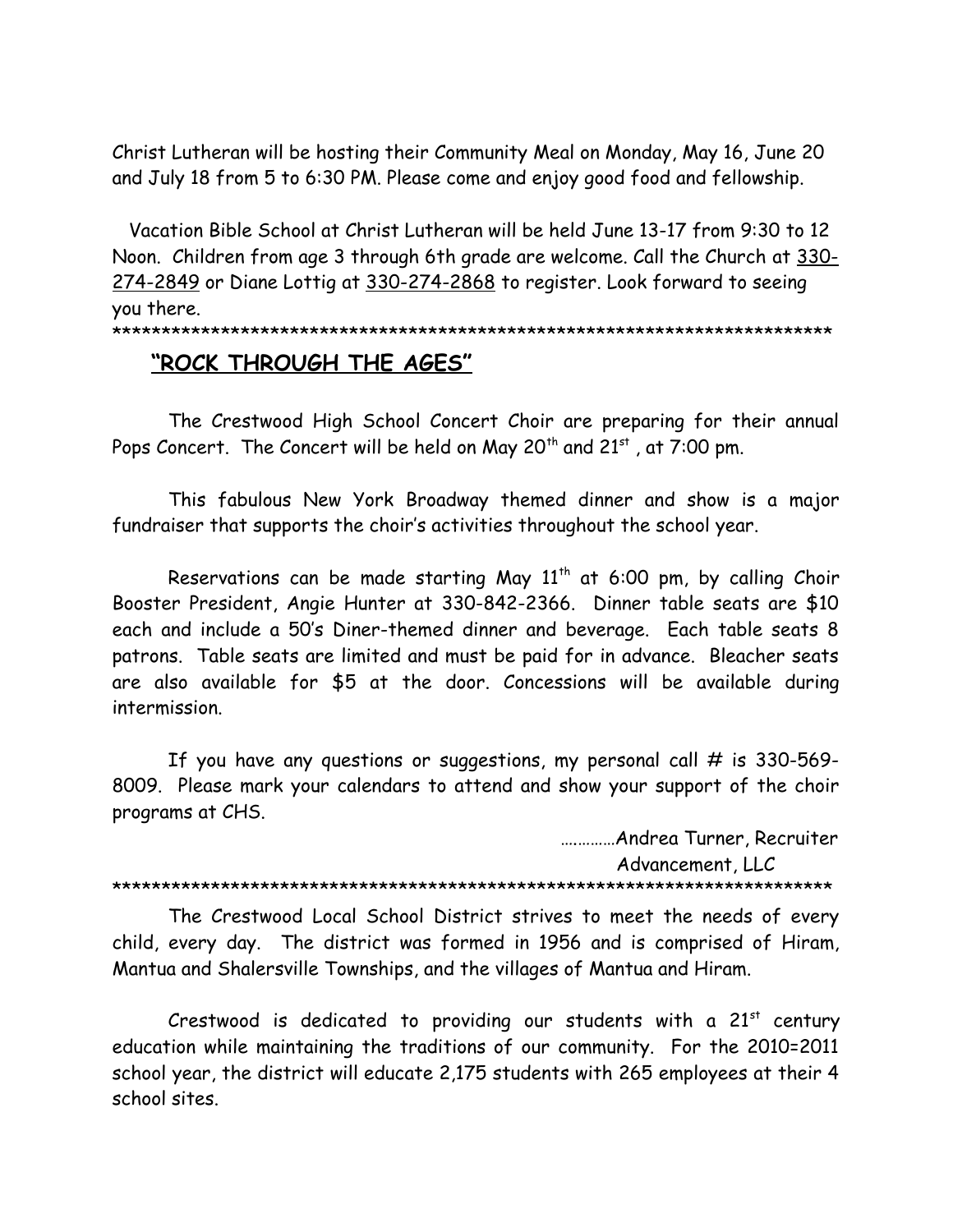For more information, please visit **[www.crestwoodschools.org.](http://www.crestwoodschools.org/)** \*\*\*\*\*\*\*\*\*\*\*\*\*\*\*\*\*\*\*\*\*\*\*\*\*\*\*\*\*\*\*\*\*\*\*\*\*\*\*\*\*\*\*\*\*\*\*\*\*\*\*\*\*\*\*\*\*\*\*\*\*\*\*\*\*\*\*\*\*\*\*\*\*

#### **"HELP AT THE SUPERMARKET"**

With the state of the current economy, we all can use a little help at the grocery store. Food prices keep going up, and we still have families to feed. Most of you have probably seen segments on the various news programs on "couponing". I am always amazed at the amount of money you can save using coupons, but I never seem to be organized enough to take advantage of this opportunity.

Well, we have a gal in town who is ready and willing to help. Her name is Tawny King , she grew up in Mantua, loves being able to give back to the community and has done many different projects with 4-C's. She is offering to host 'coupon classes/parties' to instruct people on the use and benefits of couponing, and how to best take advantage of sales. She says that she can generally save 75 to 80% off a total grocery bill.

Tawny will hold these classes in your home or hers, the charge is \$15 per person and includes at least, 2 hours of instruction plus 2 Sunday newspapers. Another service she offers is, personal shopping. For those who are too busy, the elderly who have difficulty getting out or if you just hate to shop for groceries. She charges \$15 for personal shopping, plus  $\frac{1}{2}$  of whatever she saves in coupons goes back to the client.

Using her knowledge and experience, she has already helped many people to save money at the supermarket. She would like to help more people benefit from these services and to see that the elderly are properly nourished.

If you are interested in any of these services, or would like more information please call Tawny at 330-274-6528. \*\*\*\*\*\*\*\*\*\*\*\*\*\*\*\*\*\*\*\*\*\*\*\*\*\*\*\*\*\*\*\*\*\*\*\*\*\*\*\*\*\*\*\*\*\*\*\*\*\*\*\*\*\*\*\*\*\*\*\*\*\*\*\*\*\*\*\*\*\*\*\*\*

### **CRESTWOOD MIDDLE SCHOOL BAND"**

Eighty CMS Band students participated in the annual Solo and Ensemble Contest on April 9, 2011, held at Crestwood Middle School. Students in  $7<sup>th</sup>$  and  $8<sup>th</sup>$ grades performed 47 solos and in 22 ensembles. CMS band students received 57 Superior and 13 Excellent ratings.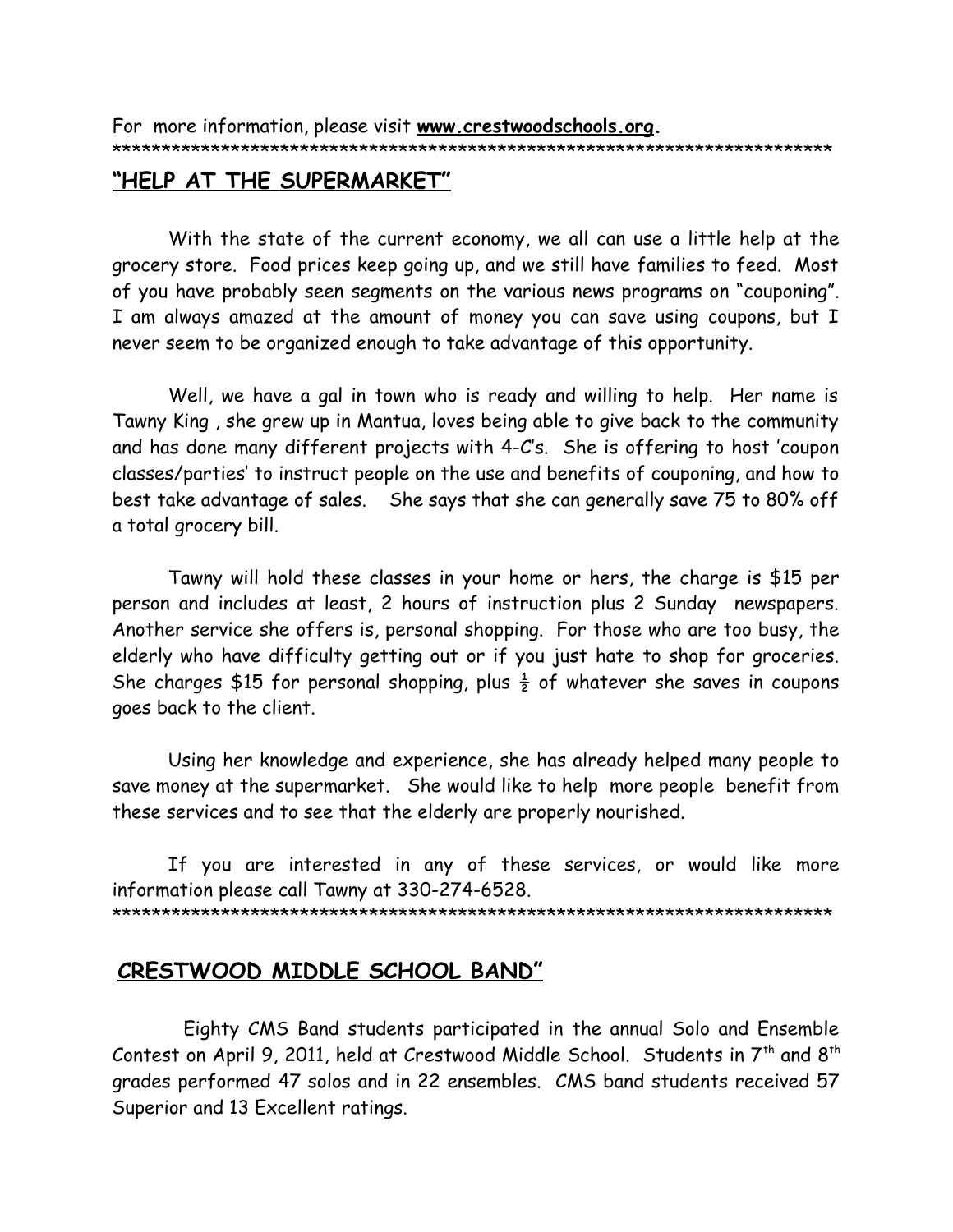Each performance was evaluated by an adjudicator on rhythm and pitch accuracy, intonation, tone quality, and interpretation. They were then awarded a rating ranging from I to V. Adjudicators for the day's performances were Jim Murphy, retired, Kent City Schools; Diane McMaster-Perry, retired, Field Local Schools; Jennifer Culver, teacher, Cuyahoga Falls; and Cheryl Graham, teacher, New Philadelphia Schools. The adjudicators were all very complimentary of the students for their behavior as well as their preparation for this event.

Congratulations for all those participating in this event! \*\*\*\*\*\*\*\*\*\*\*\*\*\*\*\*\*\*\*\*\*\*\*\*\*\*\*\*\*\*\*\*\*\*\*\*\*\*\*\*\*\*\*\*\*\*\*\*\*\*\*\*\*\*\*\*\*\*\*\*\*\*\*\*\*\*\*\*\*\*\*\*\*

# **"Downtown Mantua Revitalization"**

This is the YEAR! That's the motto of DMRC for 2011!

We received our 501(c)(3) status (which is retroactive) because of the hard work and dedication of Ellie Stamm. Thank you Ellie!

Our focus is to submit requests for grants to assist us in achieving our goal of revitalizing our downtown. We are at a crucial juncture in our planning phase. We appreciate the efforts and contributions of all who have been involved with DMRC. However, now is the time we need to pick up the pace and work together to submit grants.

We need grant writers, we need researchers, we need fundraisers, and we need people who have energy, passion, and enthusiasm about revitalizing our downtown. We are committed to revitalizing our downtown and now is the time! Why now you might ask? There are some grant opportunities available in the near future. But, does The Village have matching funds? NO. So, how are we going to get the grants? We need to obtain other grants to build our base and we need YOU to help us raise funds to apply for some of these grants.

The questions we all need to ask ourselves? What do you expect of a small downtown, such as Mantua? Are you OK with the status quo? Empty storefronts? Businesses that are not handicap accessible? Empty parking spaces? Parking lots that are unsafe? Buildings that need painted? A big hole on Main Street? Roads that need paved? Would you open a new business in Mantua? Would you buy a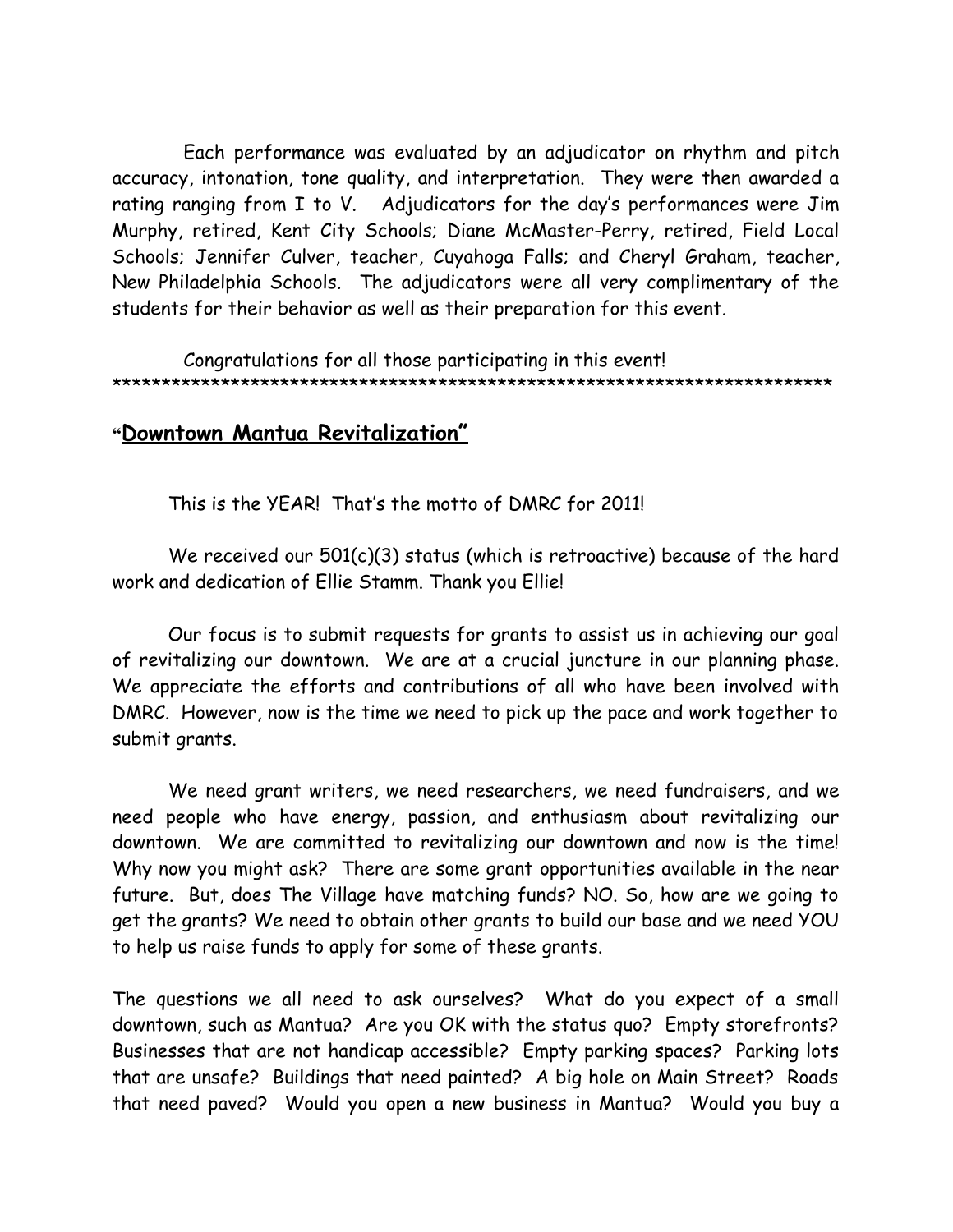house in our community if you were from out of town? Would you not ask questions, such as, "Where are the shops? Where are the parks? Where are the jobs? What is there to do?" Are we attracting newcomers to the area?

We are simply a group of volunteers interested in "PRESERVING OUR PAST, PROTECTING THE PRESENT AND PREPARING FOR THE FUTRE"! If indeed you care about our town, we are open to your input and contributions of time, ideas, energy, and effort! So, please attend our town hall meetings, help on "Spruce-up" Days, attend our events or just give us a call.

Remember this…we are in a prime location with easy access to the Turnpike and Rt. 422, the Cuyahoga River and Headwaters Trail, clean air, historic buildings, friendly people, and good schools surrounded by beautiful countryside.

We have potential! Like the economy, Mantua Village has struggled over the past few years. However, with your help, we can regain the "hustle and bustle" of yesteryear and achieve the dreams of a "vibrant" community of the future. I look forward to working with you to achieve our vision of a REVITALIZED DOWNTOWN.

.……Edie K. Benner, DMRC \*\*\*\*\*\*\*\*\*\*\*\*\*\*\*\*\*\*\*\*\*\*\*\*\*\*\*\*\*\*\*\*\*\*\*\*\*\*\*\*\*\*\*\*\*\*\*\*\*\*\*\*\*\*\*\*\*\*\*\*\*\*\*\*\*\*\*\*\*\*\*\*\*

# **"ART ON THE HILL"**

Seeking Artisans! The DMRC's 3rd Annual Art on the Hill is seeking artisans for their day-long event which will take place on July 9, 2011 in Mantua. Artisans will line both sides of Prospect Street selling and displaying their handmade works of art. Booth fee is \$45. There will also be continuous live entertainment, a Chinese auction, foods and much more! For more information call Christine at 330-414-6486 or download an application at [mantuashalersvillechamber.com](http://mantuashalersvillechamber.com/) Note: The DMRC (Downtown Mantua Revitization Corporation is a non-profit 501(c)(3) organization

 …….Michelle Barnouskas, DMRC \*\*\*\*\*\*\*\*\*\*\*\*\*\*\*\*\*\*\*\*\*\*\*\*\*\*\*\*\*\*\*\*\*\*\*\*\*\*\*\*\*\*\*\*\*\*\*\*\*\*\*\*\*\*\*\*\*\*\*\*\*\*\*\*\*\*\*\*\*\*\*\*\* **EXERCISE CAUTION WHEN YOU EXERCISE"**

With milder weather comes a dramatic increase in outdoor activities.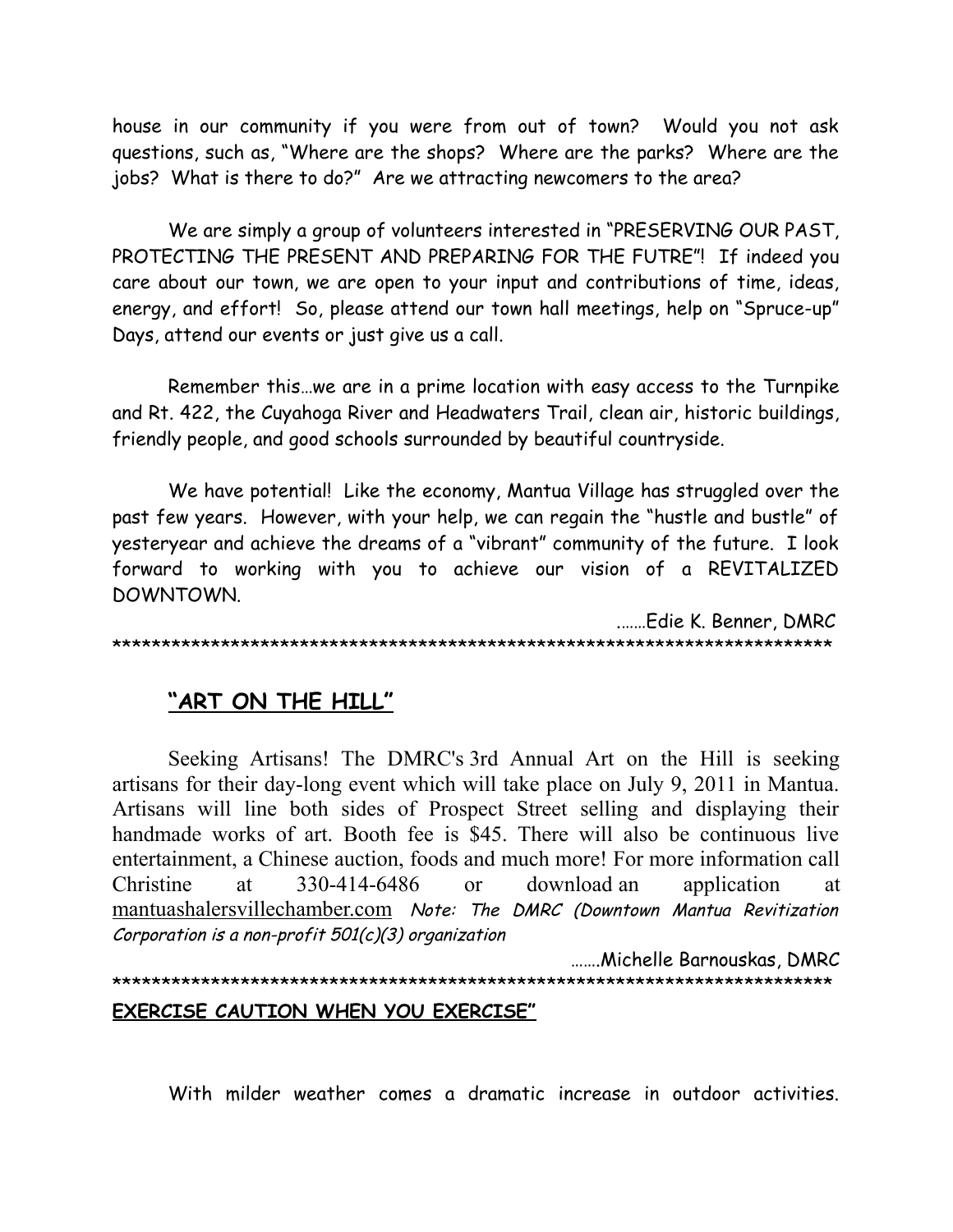Mantua Chief of Police Harry Buchert said. "A major portion of this notable increase in outdoor activity is people walking and jogging". Exercising is certainly good for everyone's health, but," the Chief added, "it can also be dangerous to your health if it causes you to become a crime victim".

Chief Buchert offered some tips, to help keep you from becoming a walking crime statistic:

- Avoid walking or jogging alone at night. The old adage that there is "safety in numbers" is particularly true on the streets of our community at night.
- Avoid running or walking on dimly lit streets. Don't use remote or little-traveled shortcuts.
- Stay in the part of the sidewalk close to the street and away from shrubbery, trees and doorways. Sometimes, it is even safest to walk in the street - always facing oncoming traffic - rather than on the sidewalk.
- If someone drops you off near your home at night, have them wait until you are in the house before they drive away.
- Always wear reflective clothing at night, and it is advisable for women to carry whistles or other noisemakers to sound loudly if accosted.

Lastly, Chief Buchert added, we always advise anyone out walking, jogging or bicycling to carry proper identification with current address, phone number, and person to notify in case of an emergency, anytime you are away from home. \*\*\*\*\*\*\*\*\*\*\*\*\*\*\*\*\*\*\*\*\*\*\*\*\*\*\*\*\*\*\*\*\*\*\*\*\*\*\*\*\*\*\*\*\*\*\*\*\*\*\*\*\*\*\*\*\*\*\*\*\*\*\*\*\*\*\*\*\*\*\*\*\*

# **CRESTWOOD YOUTH FOOTBALL AND CHEERLEADING SIGN-UPS**

Sign-ups will be held at the Crestwood High School Field House on Sunday May  $22^{nd}$  from 12:00 pm to 4:00 pm.

FOOTBALL: Ages 6-7 (entering  $1<sup>st</sup>$  - 2<sup>nd</sup> grade) 120# max Ages 8-9 ( $3^{\text{rd}}$  and  $4^{\text{th}}$  grade) 120# max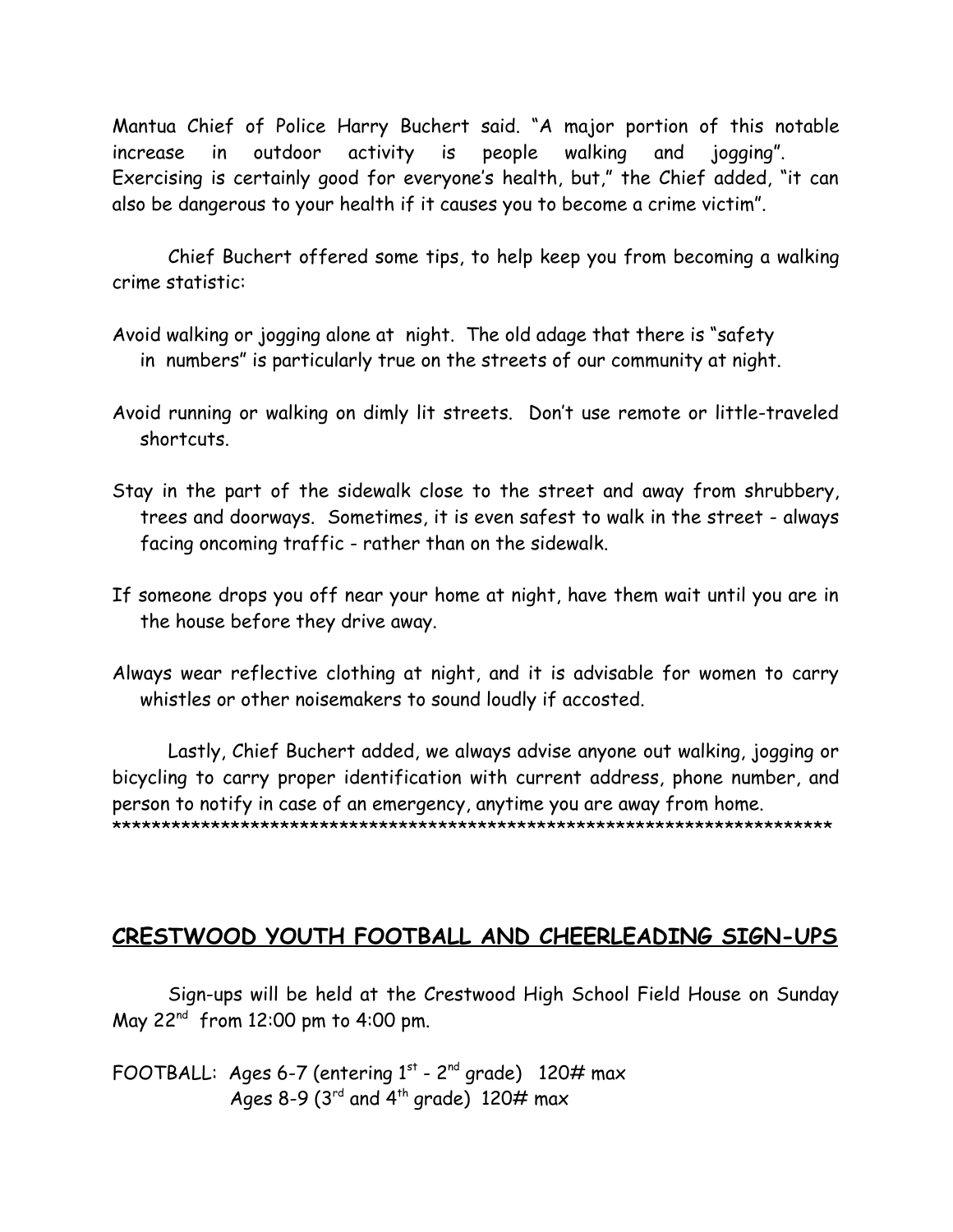Ages 10-12 ( $5<sup>th</sup>$  and  $6<sup>th</sup>$  grade) 140# max (cannot be entering  $7<sup>th</sup>$  grade)

CHEERLEADING: 6 to 12 year olds (All ages are as of May 1, 2011)

Birth Certificate copy and Registration Fee (\$120) due at sign-ups. 2<sup>nd</sup> child in home is \$75 and  $3^{rd}$  + are \$50 each. (Cheerleading shoes may cost extra, is not included in registration fee and will not be due at sign-ups.

Football players MUST reside within the Crestwood School District. Cheerleading may hold tryouts for a 'competition team' based on the number of participants.

Season starts august 1st!!!

Crestwood Youth Football and Cheerleading is a member of the Western Reserve Youth Football League (wryfl.com). Any further questions call: Scott Vyhnal at 330-858+9597. Visit us on line at www.leaguelineup.com/cyf-tyfl or look for us on Facebook!

....................Stacie Laurence, CYF 

# "BEGINNERS CAN GROW BEAUTIFUL FLOWERS -JUST KEEP IT SIMPLE"

The Mantua Garden Club suggests that you consider growing fail-proof flowers, such as zinnias. These are annuals and must be planted every year. They are heat-tolerant and resistant to mildew. There are over one hundred varieties, in many colors and sizes. One of the newest is white and very lovely.

Other easy to grow flowers are petunias, marigolds, snapdragons and impatience. Lesser know but easy to grow are comos, salvia, nasturtiums and verbena. Two successful perennials (that come up each year) are sedum and hosta which both thrive on dry soil.

Keep in mind that most summer bulbs require extra care. Dahlias, calla lilies, gladiolas and caladium are very striking and do well, but must be dug up after the first frost and replanted in the spring.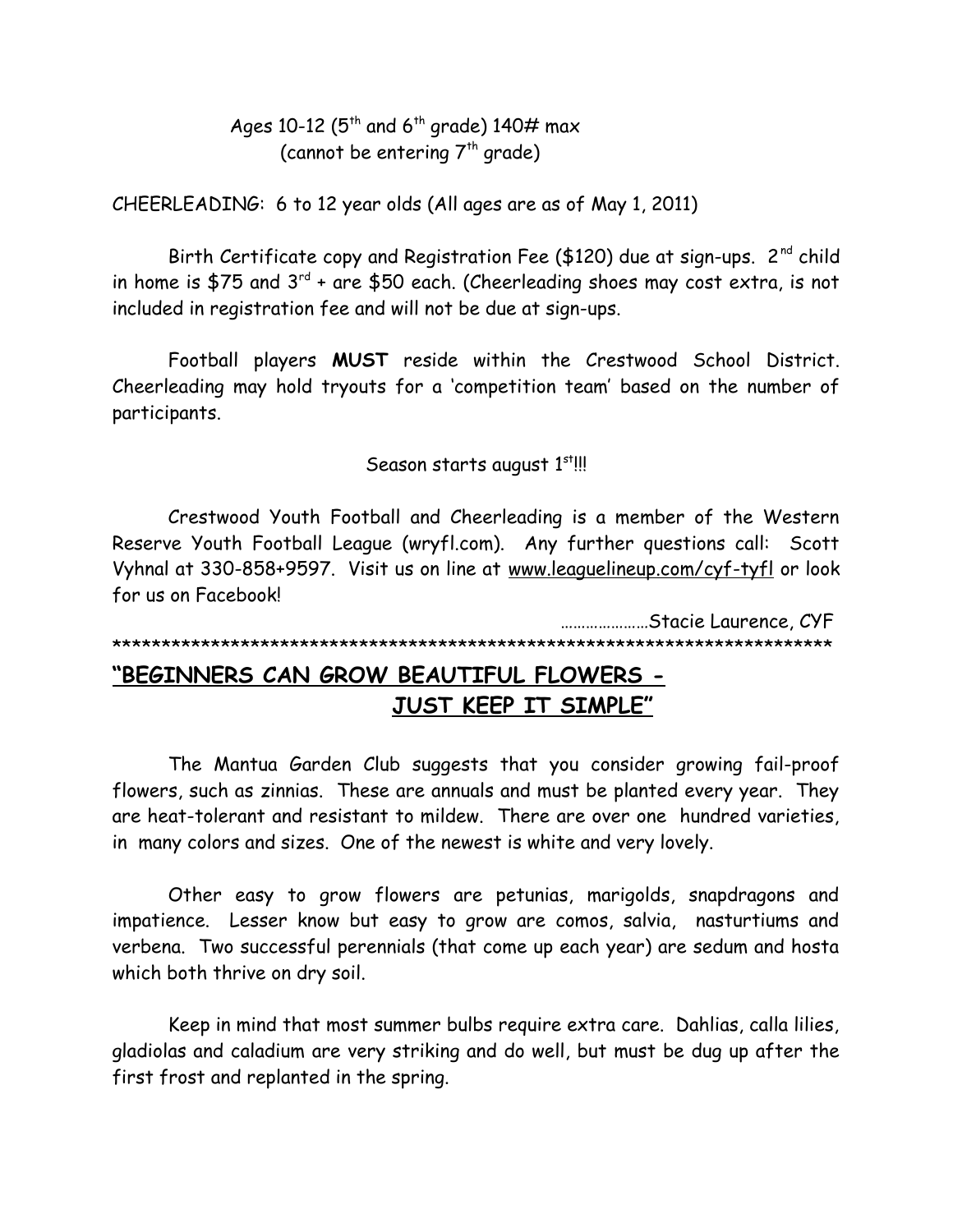The Mantua Garden Club meets the first Monday of each month from March to December. We meet sometimes at noon for lunch and sometimes in the evening to accommodate those who are employed. For more information, please call our President, Patsi Gast at 330-274-2124.

 …….Emma Leferink, Publicity \*\*\*\*\*\*\*\*\*\*\*\*\*\*\*\*\*\*\*\*\*\*\*\*\*\*\*\*\*\*\*\*\*\*\*\*\*\*\*\*\*\*\*\*\*\*\*\*\*\*\*\*\*\*\*\*\*\*\*\*\*\*\*\*\*\*\*\*\*\*\*\*\*

# **"NEWS FROM THE LIONS CLUB"**

The Crestwood Lions Club is now selling gift baskets for every occasion. Whatever your special event, Birthdays, Mother's Day, Father's Day, Anniversaries, Baby of Wedding Showers, it can be done. Please contact Mary Hannah at 330- 883-9197 or Patti Gauch at 330-527-2048. Prices range from \$10 to \$50, please specifiy when ordering.

The Crestwood Lions Club will once again be supporting the Portage County soap Box Derby with our food trailer on Saturday, June 18<sup>th</sup>. Come out and support this great event, if you can. Dates are subject to change. Stay tuned for more information.

 Thank you for all of your support and your used eye-wear. Remember, all eyewear including old sunglasses can be recycled. Various locations in the Village have Lion's boxes for your old glasses.

For eye sight needs, call Chairman, Michele Evans at 330-297-7947. Eye exams and glasses are available for those who qualify. You must live in the Crestwood School District and certain income requirements apply. All information is kept confidential.

For more information on the Lions Club, contact Membership Chairman, Tom Mesaros at 330-527-0725 or email us at [crestwoodlionsoh@yahoo.com](mailto:crestwoodlionsoh@yahoo.com) or find us on the web at http://crestwoodlionsoh.lionwap.org.

 ………..John Evans, Publicity \*\*\*\*\*\*\*\*\*\*\*\*\*\*\*\*\*\*\*\*\*\*\*\*\*\*\*\*\*\*\*\*\*\*\*\*\*\*\*\*\*\*\*\*\*\*\*\*\*\*\*\*\*\*\*\*\*\*\*\*\*\*\*\*\*\*\*\*\*\*\*\*\* "Portage County Soap Box Derby – Spring 2011"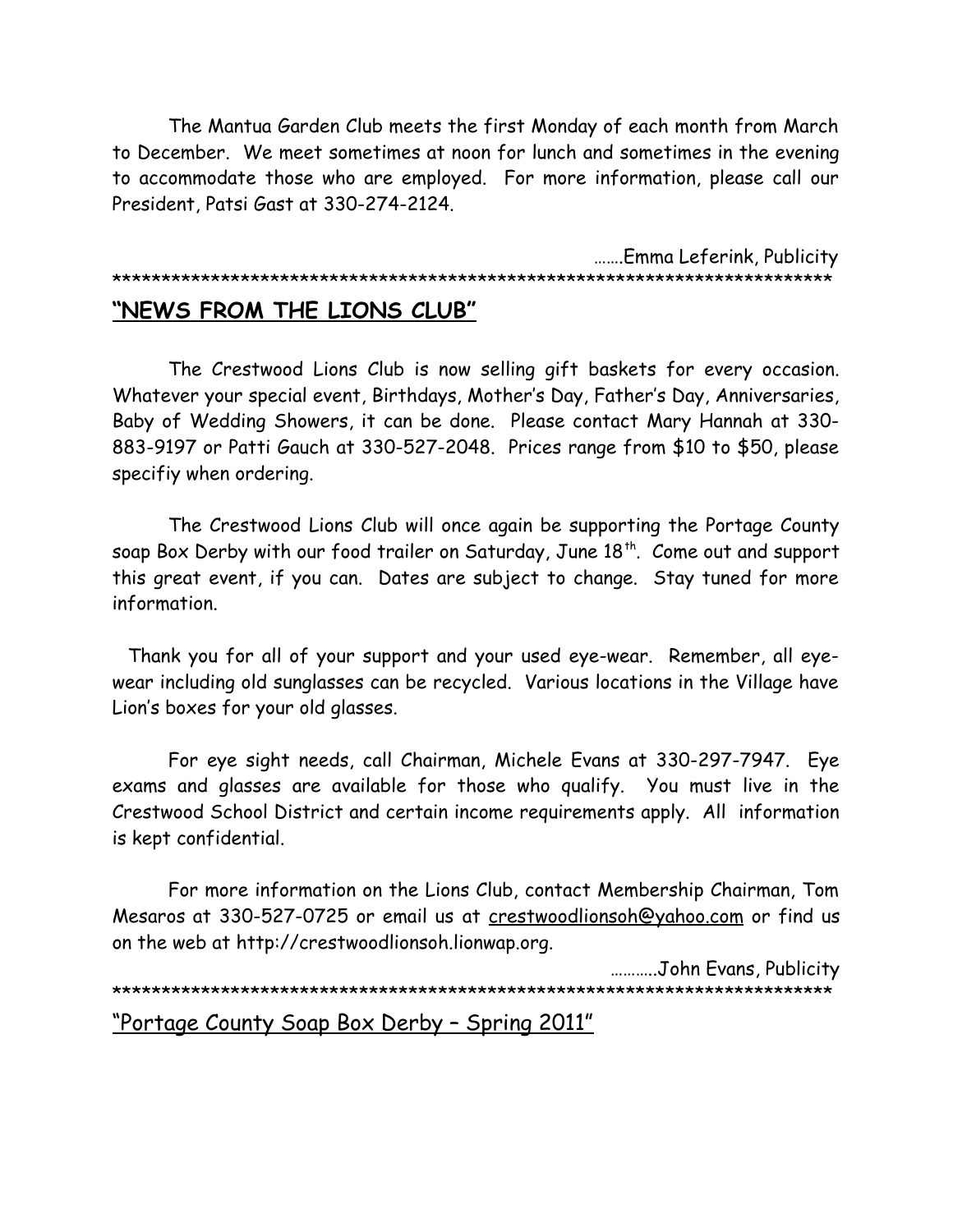Portage County Soap Box Derby (PCSBD) will be having a spring rally race on May  $14<sup>th</sup>$  and  $15<sup>th</sup>$  this year in Akron. Our local race will be June  $18<sup>th</sup>$  with a rain date of June 19th. The All American race is July 23th.

The spring rally race is a good opportunity for the kids to get some practice and do some tuning up before the local race. Rally racing is one of the ways the racers qualify for the All American Soap Box Derby race if they collect enough points by racing at the many indoor and outdoor rally races in different cities around the country.



 Our local race is held on High Street in Mantua. The kids race down right past Buchert Park. The winners of the three divisions (Stock, Super Stock, and Masters) will be invited to compete in Akron at the All American race as local champs. The PCSBD has been on an ambitious goal to recruit racers from all 20 townships in Portage County. Over the last six months, our board members have been on speaking engagements, showcases and pinewood derby races in the far corners of the county. The emphasis has been on family fun and fair competition. Some of the hard work has paid off. This year we have increased our racing field from 32 racers last year to approximately 40 this year.

New at this year's local race will be celebrity racing. The confirmed celebrity racers are Stan Piet a DJ from WNIR's morning show; Donna Hawkins, mayor of Mantua; David Barnes, fire chief of Aurora; and Michelle Lee, police chief of Kent. At the time of writing this article, we are working to confirm the equal counter parts to these racers. Come out and watch these celebrity competitors navigate to the finish line in a Super Stock derby race car. (The back of these cars have been customized to allow for these adults to fit). Another newbie is during our race, and time permitting, racers that are eliminated early will be able to challenge their parents to a race to the finish line.



The last exciting new news is at this year's local race we will have a "cruise-in" car show at the bottom of the hill, in the park. The car show will be free. We are expecting anywhere from 50-100 cars for the public to enjoy.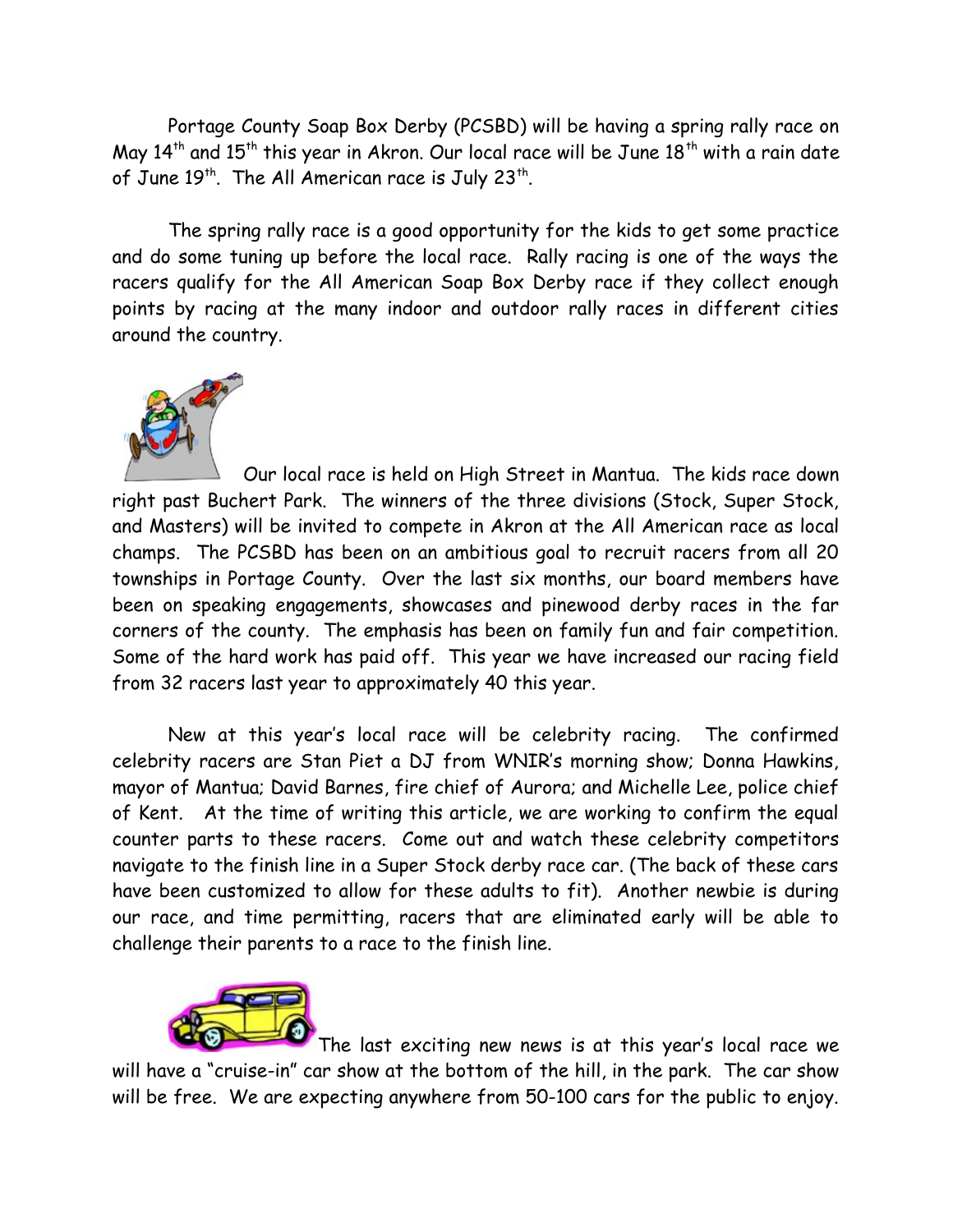The race this year will be a fun day for families of all ages to enjoy the park and immerse themselves in two of America's great traditions.

The All American race week is filled with activities for the entire local and rally champs to enjoy. The big race is held on Saturday, July 23<sup>rd</sup> at the Akron hill. Champs will arrive from over 40 states. They are also expecting some champs from Germany, Canada, Japan, New Zealand and several other countries to attend.

Every one of all ages is welcome to come and observe any one of these derby functions. Admission is free to the rally and local races and there is a nominal fee to attend the big race in Akron. Anyone with any questions or suggestions, please call Dean Olson 330-351-3035, Kelly Heritage 330-541-1075, or Barb Corbett 330- 931-0537.

………….Dean Olson, PCSBD \*\*\*\*\*\*\*\*\*\*\*\*\*\*\*\*\*\*\*\*\*\*\*\*\*\*\*\*\*\*\*\*\*\*\*\*\*\*\*\*\*\*\*\*\*\*\*\*\*\*\*\*\*\*\*\*\*\*\*\*\*\*\*\*\*\*\*



# "**Crestwood 4 C's Honors Volunteers"**

On Thursday, April 21, a luncheon was held at Mantua Hilltop Church to honor all those who volunteer at the Food cupboard. The Council Members provided a delicious luncheon of salads, desserts and croissants. 40 volunteers attended plus a few honored guests who had been active in the past.

Terri Wilde, president of council, presented a program about the history of 4 C's. The program is 30 years old in October and has been serving the Crestwood Community all that time. Terri told of the beginnings of the program and related how some things have changed over the years, especially the numbers served and the location. She asked for memories from other members and several people shared stories of the past. Pat Sargent told of one person who donated a cow that he bought at the fair. Joan Siman has kept a scrapbook of pictures and newspaper articles and a picture of the cow was there for all to see.

Terri praised all the volunteers and thanked them for the work they have done over the years. She also thanked the community for the wonderful support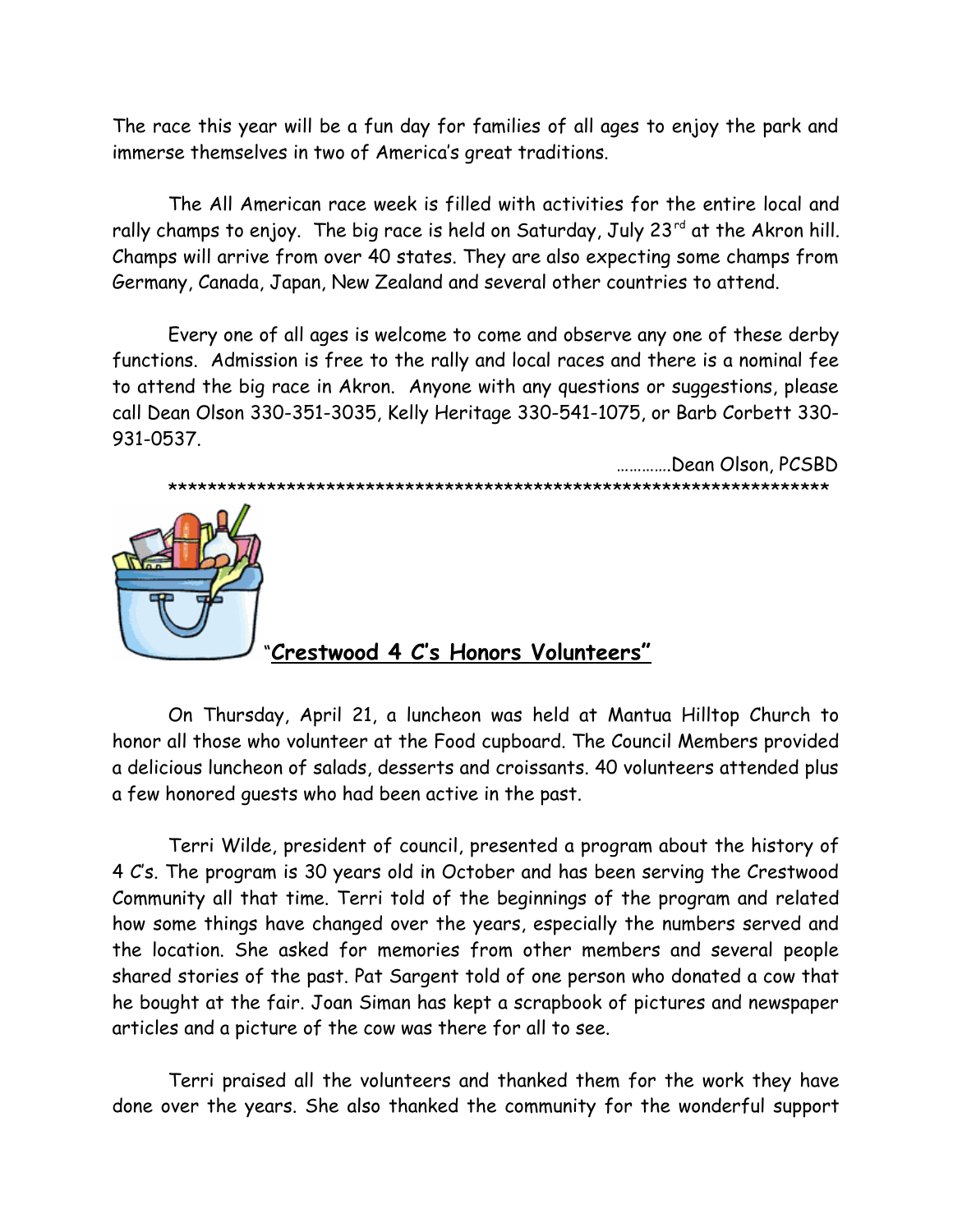the cupboard receives. Without the community support and the dedicated volunteers the food cupboard could not continue. At the end of the program Terri Wilde announced that this would be her last year as president. All of the volunteers are sad to see her go. She has done such a great job during her presidency. A big THANKS goes out to Terri for all her hard work.

\*\*\*\*\*\*\*\*\*\*\*\*\*\*\*\*\*\*\*\*\*\*\*\*\*\*\*\*\*\*\*\*\*\*\*\*\*\*\*\*\*\*\*\*\*\*\*\*\*\*\*\*\*\*\*\*\*\*\*\*\*\*\*\*\*\*\*\*\*\*\*\*\*



**We Serve Community First** 

# **"NEWS FROM C-ACT"**

If you wish to help your community, become a member of C-act! Please come to one of our informal meetings and share a bite to eat and let us know your ideas. We meet the  $2^{nd}$  and  $4^{th}$  Tuesday of each month, 6:30 pm at the Crossroads Community Church at 9018 St. Rt. 44 in Shalersville.

You can look us up online at CrestwoodCact.com or email us at [CrestwoodCACT@yahoo.com.](mailto:CrestwoodCACT@yahoo.com)

 ………….Nancy J. Whaley, Publicity \*\*\*\*\*\*\*\*\*\*\*\*\*\*\*\*\*\*\*\*\*\*\*\*\*\*\*\*\*\*\*\*\*\*\*\*\*\*\*\*\*\*\*\*\*\*\*\*\*\*\*\*\*\*\*\*\*\*\*\*\*\*\*\*\*\*\*\*\*\*\*\*\*

"Portage County Soap Box Derby – Spring 2011"

Portage County Soap Box Derby (PCSBD) will be having a spring rally race on May  $14<sup>th</sup>$  and  $15<sup>th</sup>$  this year in Akron. Our local race will be June  $18<sup>th</sup>$  with a rain date of June 19<sup>th</sup>. The All American race is July 23<sup>th</sup>.

The spring rally race is a good opportunity for the kids to get some practice and do some tuning up before the local race. Rally racing is one of the ways the racers qualify for the All American Soap Box Derby race if they collect enough points by racing at the many indoor and outdoor rally races in different cities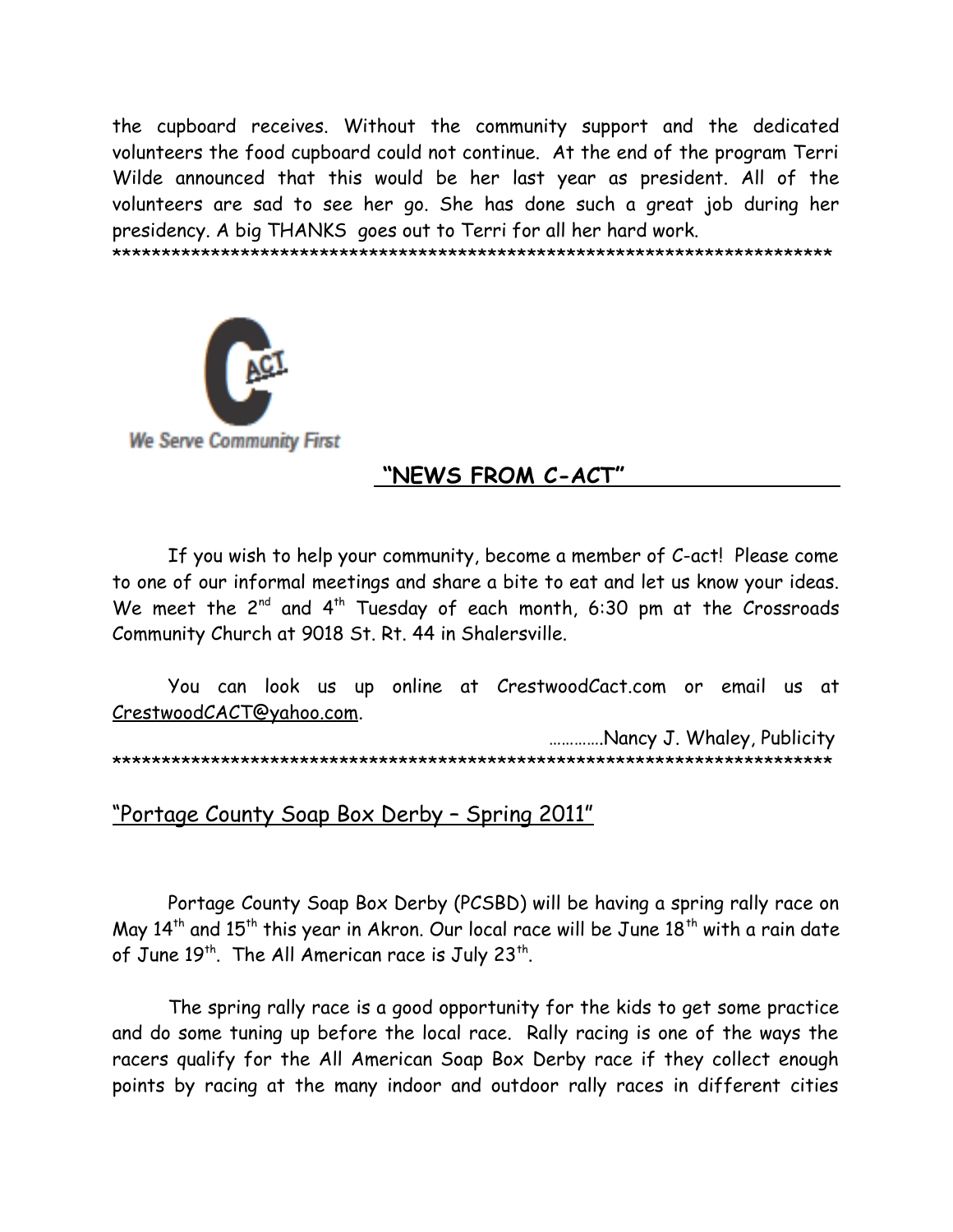around the country.

 Our local race is held on High Street in Mantua. The kids race down right past Buchert Park. The winners of the three divisions (Stock, Super Stock, and Masters) will be invited to compete in Akron at the All American race as local champs. The PCSBD has been on an ambitious goal to recruit racers from all 20 townships in Portage County. Over the last six months, our board members have been on speaking engagements, showcases and pinewood derby races in the far corners of the county. The emphasis has been on family fun and fair competition. Some of the hard work has paid off. This year we have increased our racing field from 32 racers last year to approximately 40 this year.

New at this year's local race will be celebrity racing. The confirmed celebrity racers are Stan Piet a DJ from WNIR's morning show; Donna Hawkins, mayor of Mantua; David Barnes, fire chief of Aurora; and Michelle Lee, police chief of Kent. At the time of writing this article, we are working to confirm the equal counter parts to these racers. Come out and watch these celebrity competitors navigate to the finish line in a Super Stock derby race car. (The back of these cars have been customized to allow for these adults to fit). Another newbie is during our race, and time permitting, racers that are eliminated early will be able to challenge their parents to a race to the finish line.

The last exciting new news is at this year's local race we will have a "cruisein" car show at the bottom of the hill, in the park. The car show will be free. We are expecting anywhere from 50-100 cars for the public to enjoy. The race this year will be a fun day for families of all ages to enjoy the park and immerse themselves in two of America's great traditions.

The All American race week is filled with activities for the entire local and rally champs to enjoy. The big race is held on Saturday, July 23 $^{rd}$  at the Akron hill. Champs will arrive from over 40 states. They are also expecting some champs from Germany, Canada, Japan, New Zealand and several other countries to attend.

Every one of all ages is welcome to come and observe any one of these derby functions. Admission is free to the rally and local races and there is a nominal fee to attend the big race in Akron. Anyone with any questions or suggestions, please call Dean Olson 330-351-3035, Kelly Heritage 330-541-1075, or Barb Corbett 330- 931-0537.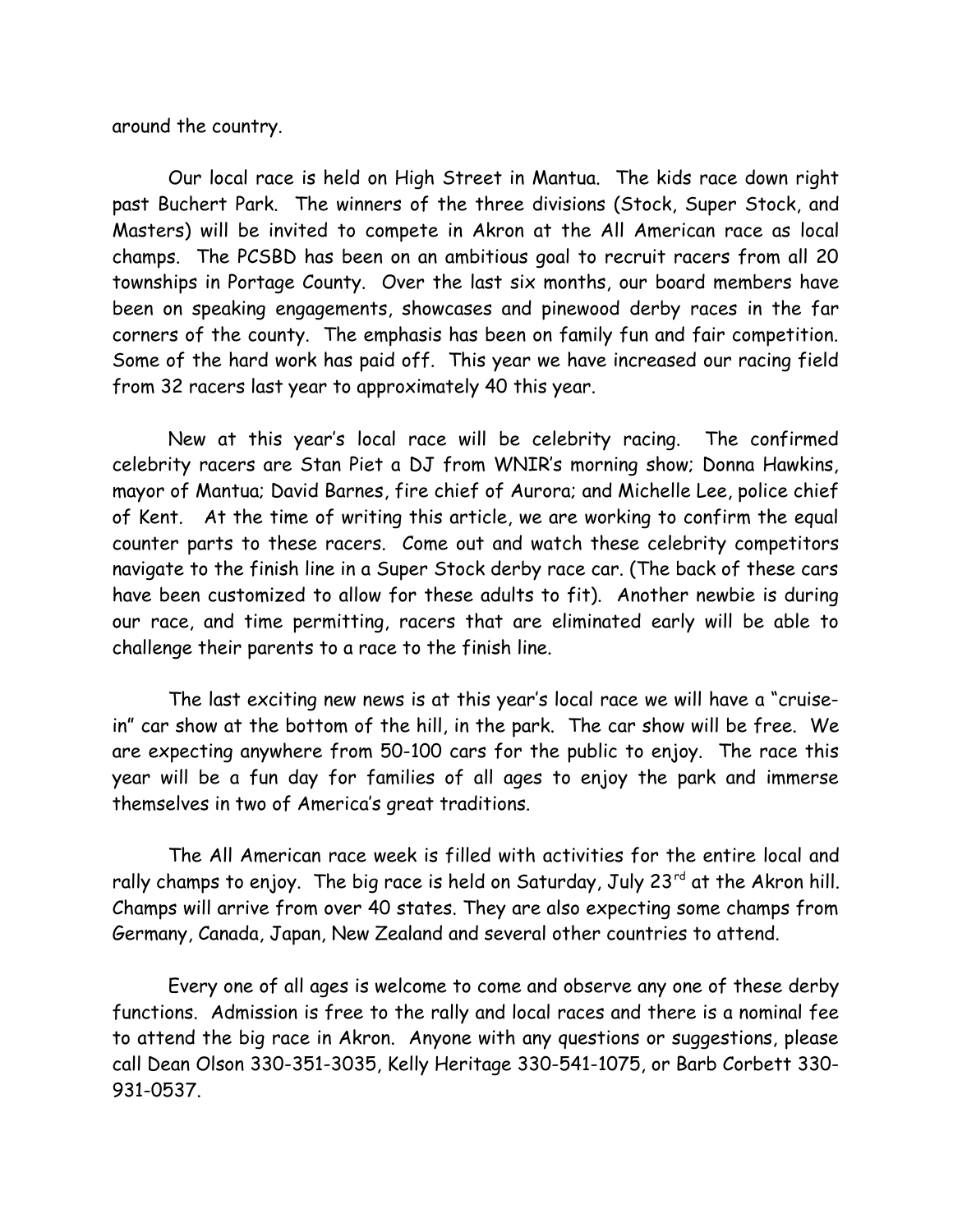#### \*\*\*\*\*\*\*\*\*\*\*\*\*\*\*\*\*\*\*\*\*\*\*\*\*\*\*\*\*\*\*\*\*\*\*\*\*\*\*\*\*\*\*\*\*\*\*\*\*\*\*\*\*\*\*\*\*\*\*\*\*\*\*\*\*\*\*

#### "**Crestwood 4 C's Honors Volunteers"**

On Thursday, April 21, a luncheon was held at Mantua Hilltop Church to honor all those who volunteer at the Food cupboard. The Council Members provided a delicious luncheon of salads, desserts and croissants. 40 volunteers attended plus a few honored guests who had been active in the past.

Terri Wilde, president of council, presented a program about the history of 4 C's. The program is 30 years old in October and has been serving the Crestwood Community all that time. Terri told of the beginnings of the program and related how some things have changed over the years, especially the numbers served and the location. She asked for memories from other members and several people shared stories of the past. Pat Sargent told of one person who donated a cow that he bought at the fair. Joan Siman has kept a scrapbook of pictures and newspaper articles and a picture of the cow was there for all to see.

Terri praised all the volunteers and thanked them for the work they have done over the years. She also thanked the community for the wonderful support the cupboard receives. Without the community support and the dedicated volunteers the food cupboard could not continue. At the end of the program Terri Wilde announced that this would be her last year as president. All of the volunteers are sad to see her go. She has done such a great job during her presidency. A big THANKS goes out to Terri for all her hard work.

\*\*\*\*\*\*\*\*\*\*\*\*\*\*\*\*\*\*\*\*\*\*\*\*\*\*\*\*\*\*\*\*\*\*\*\*\*\*\*\*\*\*\*\*\*\*\*\*\*\*\*\*\*\*\*\*\*\*\*\*\*\*\*\*\*\*\*\*\*\*\*\*\*

#### **"NEWS FROM C-ACT"**

If you wish to help your community, become a member of C-act! Please come to one of our informal meetings and share a bite to eat and let us know your ideas. We meet the  $2^{nd}$  and  $4^{th}$  Tuesday of each month, 6:30 pm at the Crossroads Community Church at 9018 St. Rt. 44 in Shalersville.

You can look us up online at CrestwoodCact.com or email us at [CrestwoodCACT@yahoo.com.](mailto:CrestwoodCACT@yahoo.com)

………….Nancy J. Whaley, Publicity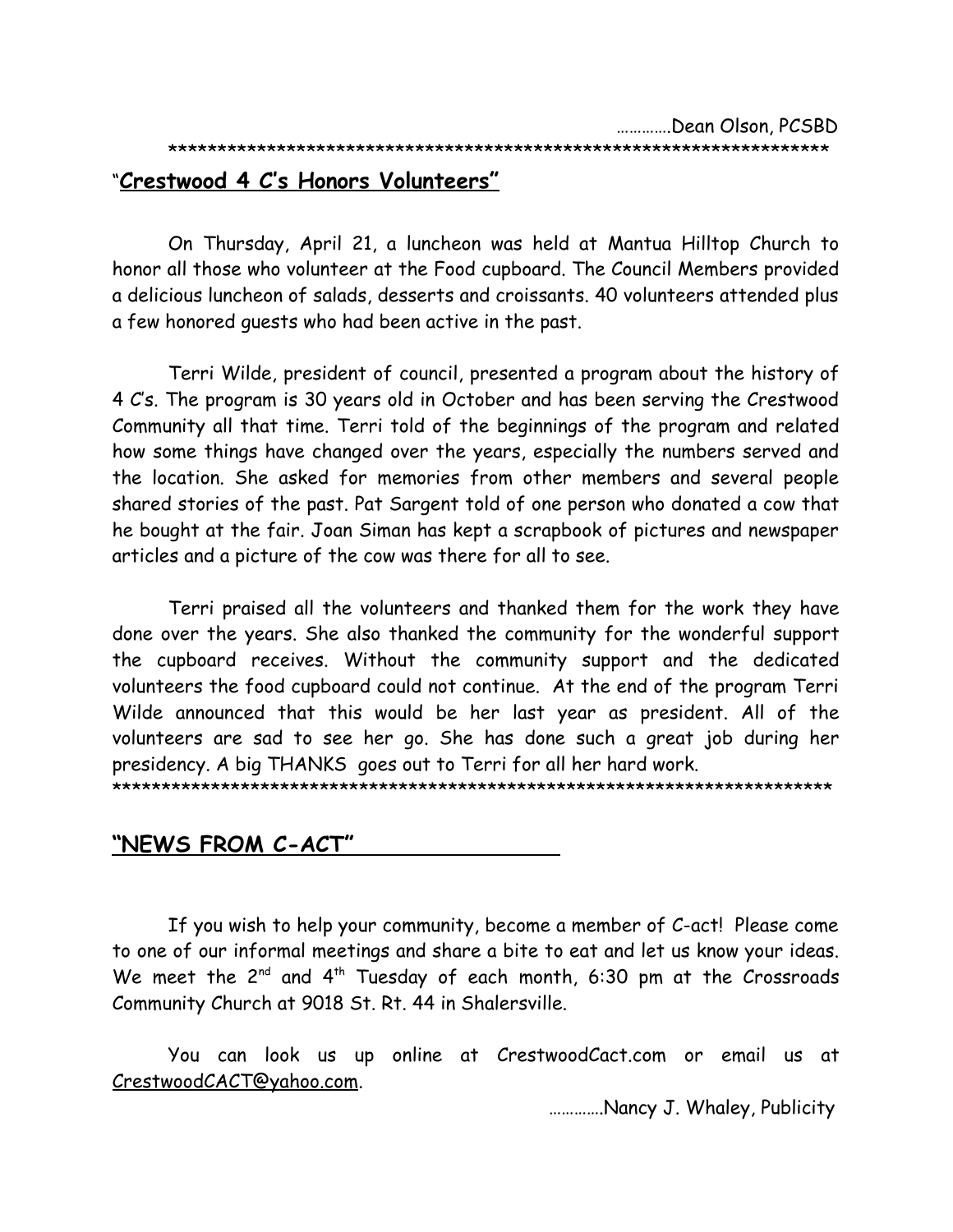#### 

#### "PLANT SALE"

It is time to start spring landscaping and gardening. The Mantua Center Garden Club is having their annual Plant Sale on Wednesday, June 4<sup>th</sup>, from 9 am to 2 pm, at the Mantua Center Town Hall. The Hall is located at the corner of Mantua Center Road and SR 82.

We will have perennials, bushes, bulbs and trees and we will be glad to dig them for you. Donations are gladly accepted. For more information, please call Terri at 330-274-2975.

.........Terri Vechery, Mantua Center Garden Club 

# "VILLAGE MAINTENANCE CODE"

April showers may bring May flowers, but, when winter recedes, we start noticing things about our homes and our neighbor's homes. Whether it's paint, lawn, or minor repairs that are needed, this is the time of year that we notice these things.

Mantua Village has a Maintenance Code, a copy of which can be seen at Village Hall, or on the Village website. Go to mantuavillage.com and click on Zoning. If you have questions, call Zoning Inspector, John Vechery at 330-274-2975 or 330-603-1625.

I would like to use this space to thank all of those who make this paper possible. All the folks who send me articles, it wouldn't be much of a paper without you, my patient husband, who proof reads, finds my mistakes, and delivers the paper when it is done. Also, thanks to Jenny and Sue, who copy and staple it together for me. And to the residents of the Village who read it, your comments and kind words are very much appreciated. Thank you so much.

As I remind everyone, in each issue, this is YOUR paper. It is about Mantua, its people, places and events.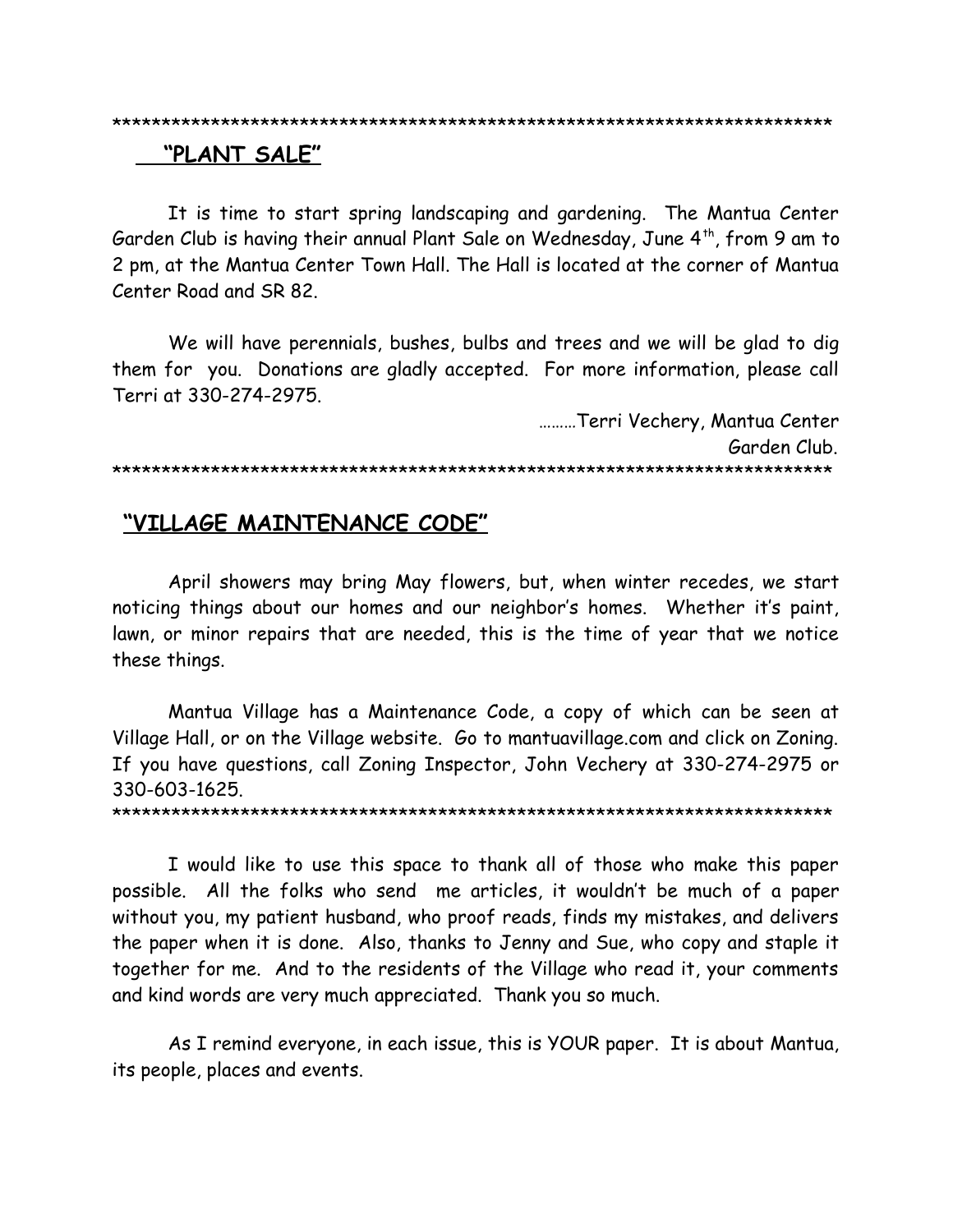If you have anything you would like to hear about, any ideas, suggestions or criticisms, please let me know. Write to me c/o Village Hall, 4750 W. High St., Mantua Ohio 44255, Call me at 330-274-8737 , or email at [mantuamatters@gmail.com.](mailto:mantuamatters@gmail.com)

If you belong to an organization or club, I will be happy to print any information on your meetings or upcoming events.

Bye for now, see you in August!

Diane Hura, Editor